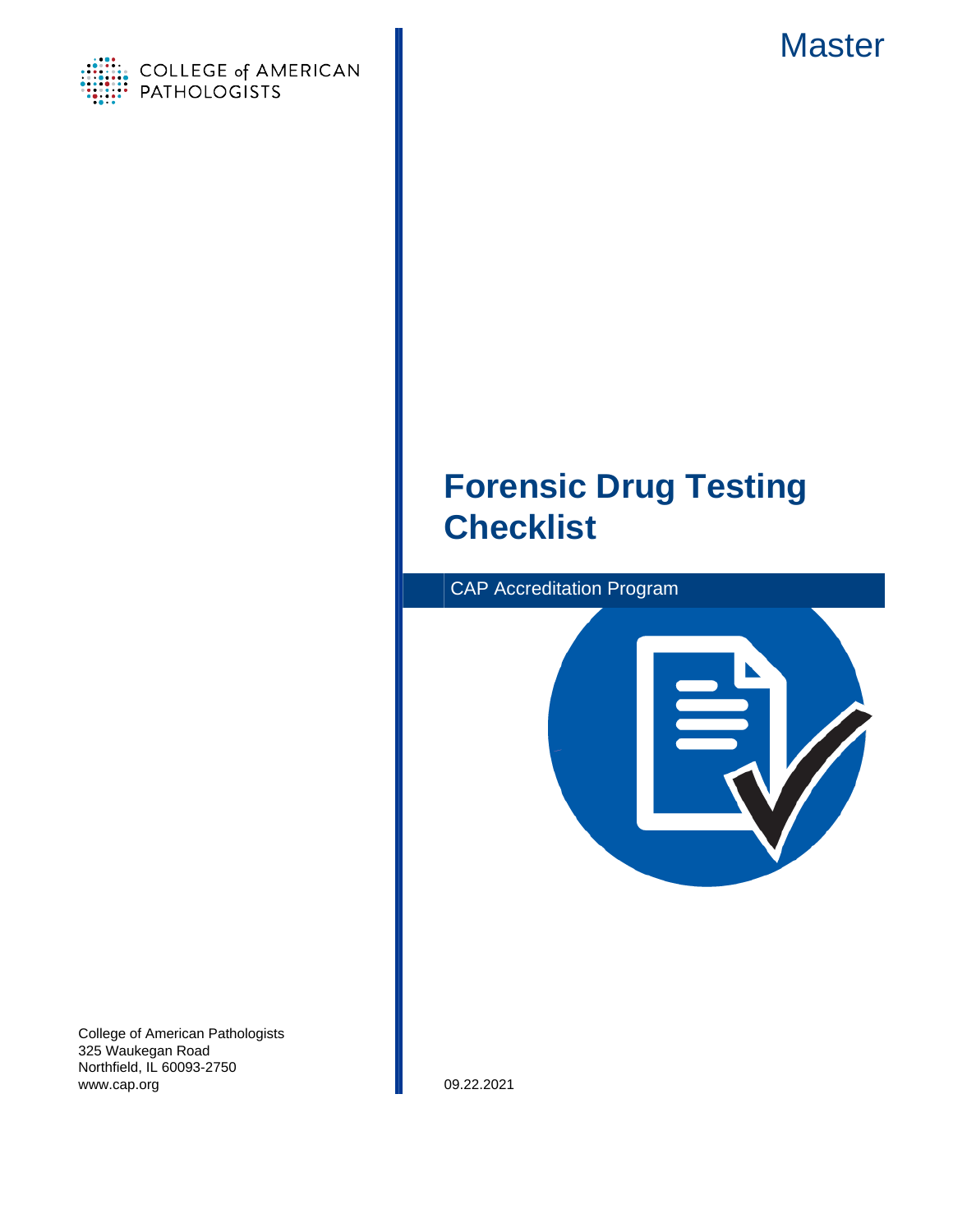### **Disclaimer and Copyright Notice**

On-site inspections are performed with the edition of the Checklists mailed to a facility at the completion of the application or reapplication process, not necessarily those currently posted on the website. The checklists undergo regular revision and a new edition may be published after the inspection materials are sent.

For questions about the use of the Checklists or Checklist interpretation, email [accred@cap.org](mailto:accred@cap.org) or call 800-323-4040 or 847-832-7000 (international customers, use country code 001).

The Checklists used for inspection by the College of American Pathologists' Accreditation Programs have been created by the CAP and are copyrighted works of the CAP. The CAP has authorized copying and use of the checklists by CAP inspectors in conducting laboratory inspections for the Council on Accreditation and by laboratories that are preparing for such inspections. Except as permitted by section 107 of the Copyright Act, 17 U.S.C. sec. 107, any other use of the Checklists constitutes infringement of the CAP's copyrights in the Checklists. The CAP will take appropriate legal action to protect these copyrights.

All Checklists are ©2021. College of American Pathologists. All rights reserved.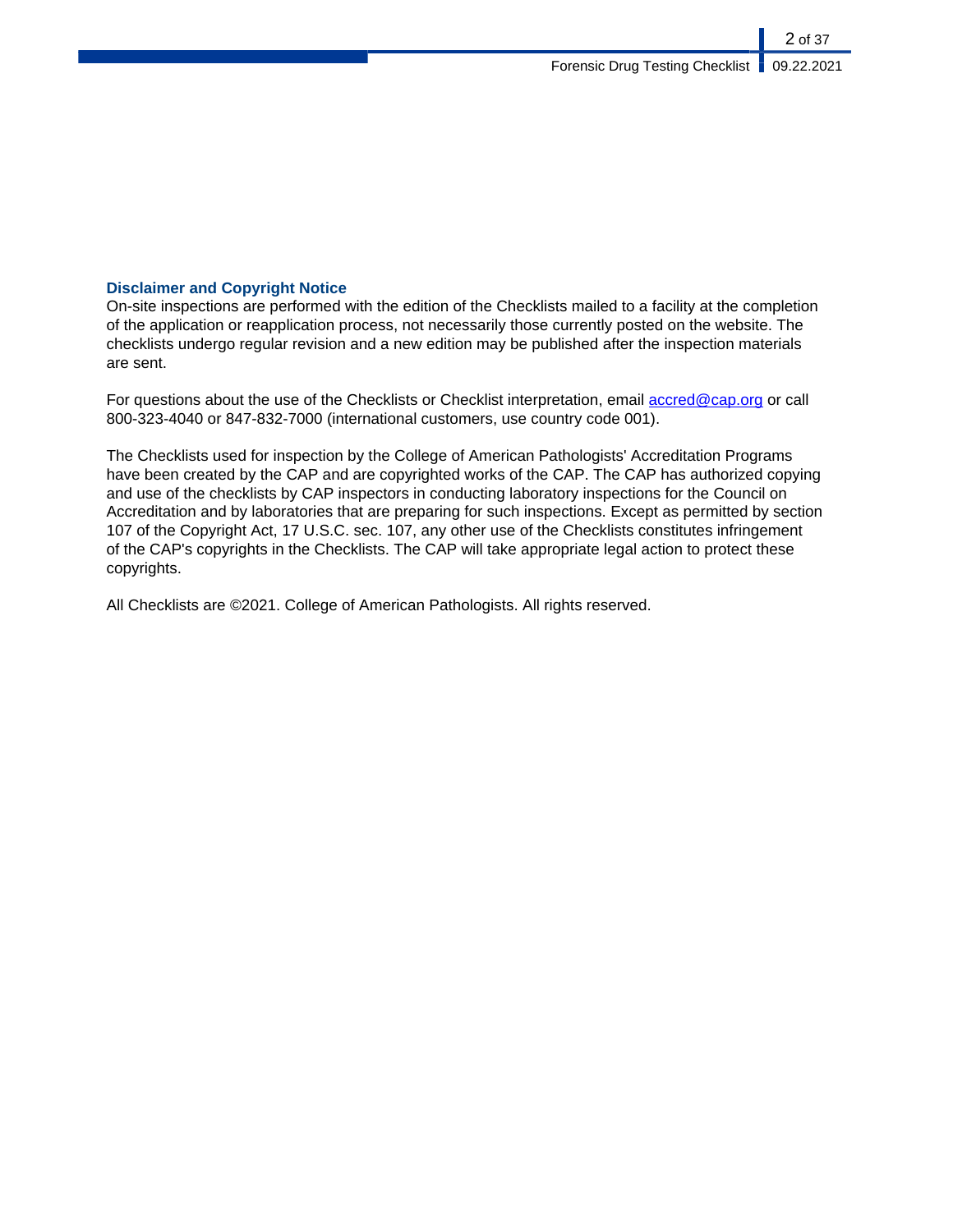Forensic Drug Testing Checklist | 09.22.2021

3 of 37

# **Forensic Drug Testing Checklist**



TABLE OF CONTENTS

| <b>INTRODUCTION.</b> |  |
|----------------------|--|
|                      |  |
|                      |  |
|                      |  |
|                      |  |
|                      |  |
|                      |  |
|                      |  |
|                      |  |
|                      |  |
|                      |  |
|                      |  |
|                      |  |
|                      |  |
|                      |  |
|                      |  |
|                      |  |
|                      |  |
|                      |  |
|                      |  |
|                      |  |
|                      |  |
|                      |  |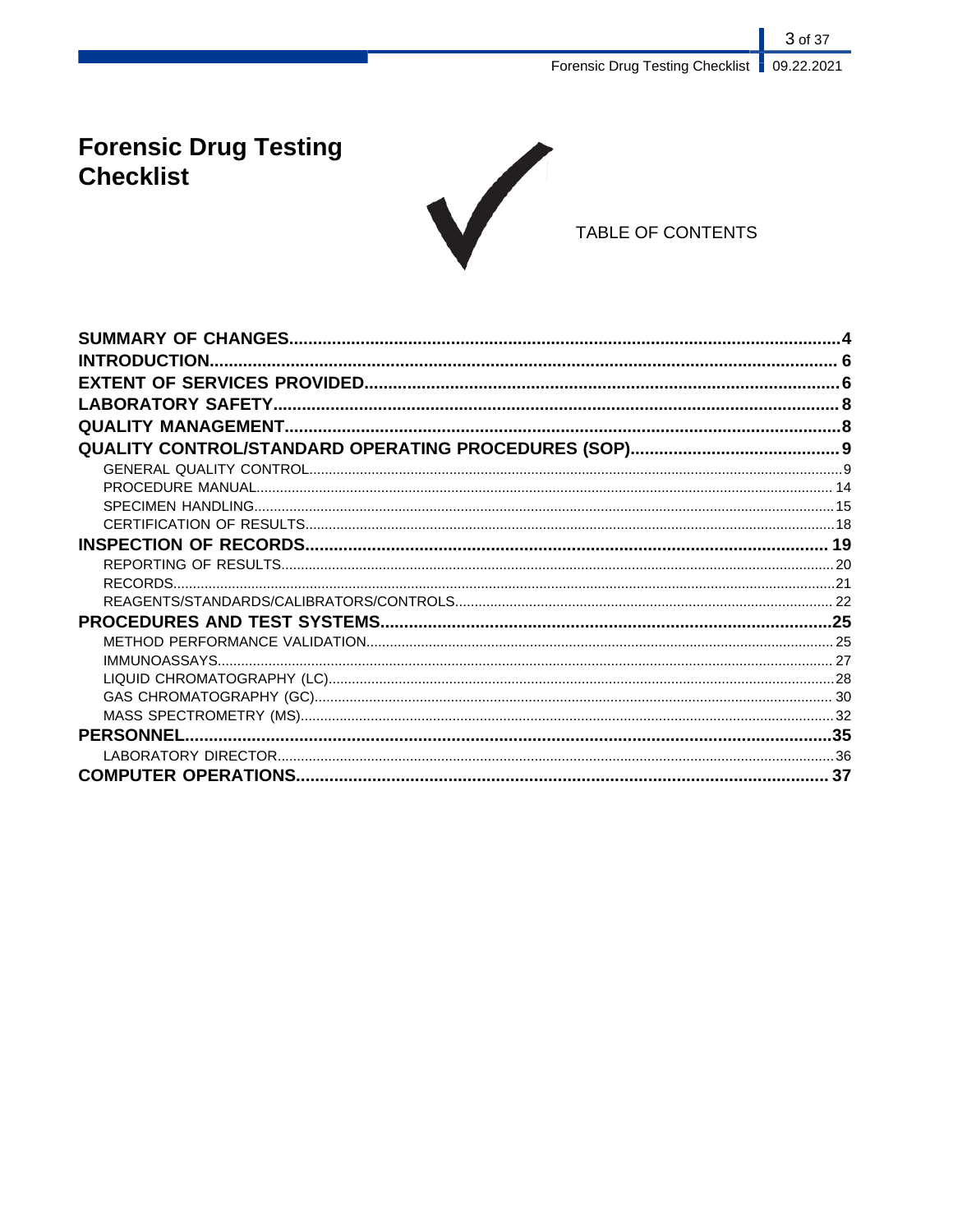## **ON-LINE CHECKLIST AVAILABILITY AND RESOURCES**

Participants of the CAP accreditation programs may download the checklists from the CAP website (cap.org) by logging into e-LAB Solutions Suite. They are available in different checklist types and formatting options, including:

- Master contains ALL of the requirements and instructions available in PDF, Word/XML or Excel formats
- Custom customized based on the laboratory's activity (test) menu; available in PDF, Word/XML or Excel formats
- Changes Only contains only those requirements with significant changes since the previous checklist edition in a track changes format to show the differences; in PDF version only. Requirements that have been moved or merged appear in a table at the end of the file.

A repository of questions and answers and other resources is also available in e-LAB Solutions Suite under Accreditation Resources, Checklist Requirement Q & A.

## **SUMMARY OF CHECKLIST EDITION CHANGES Forensic Drug Testing Checklist 09/22/2021 Edition**

The information below includes a listing of checklist requirements with significant changes in the current edition and previous edition of this checklist. The list is separated into three categories:

- 1. New
- 2. Revised:
	- Modifications that may require a change in policy, procedure, or process for continued compliance; or
	- A change to the Phase
- 3. Deleted/Moved/Merged:
	- **Deleted**
	- Moved Relocation of a requirement into a different checklist (requirements that have been resequenced within the same checklist are not listed)
	- $Mered$  The combining of similar requirements

NOTE: The requirements listed below are from the Master version of the checklist. The customized checklist version created for on-site inspections and self-evaluations may not list all of these requirements.

## NEW Checklist Requirements

None

REVISED Checklist Requirements

| <b>Effective Date</b> |
|-----------------------|
|                       |
|                       |
|                       |
|                       |
|                       |

### DELETED/MOVED/MERGED Checklist Requirements

| Requirement | <b>Effective Date</b> |
|-------------|-----------------------|
| FDT.05080   | 09/21/2021            |
| FDT.05809   | 06/03/2020            |
| FDT.05813   | 09/21/2021            |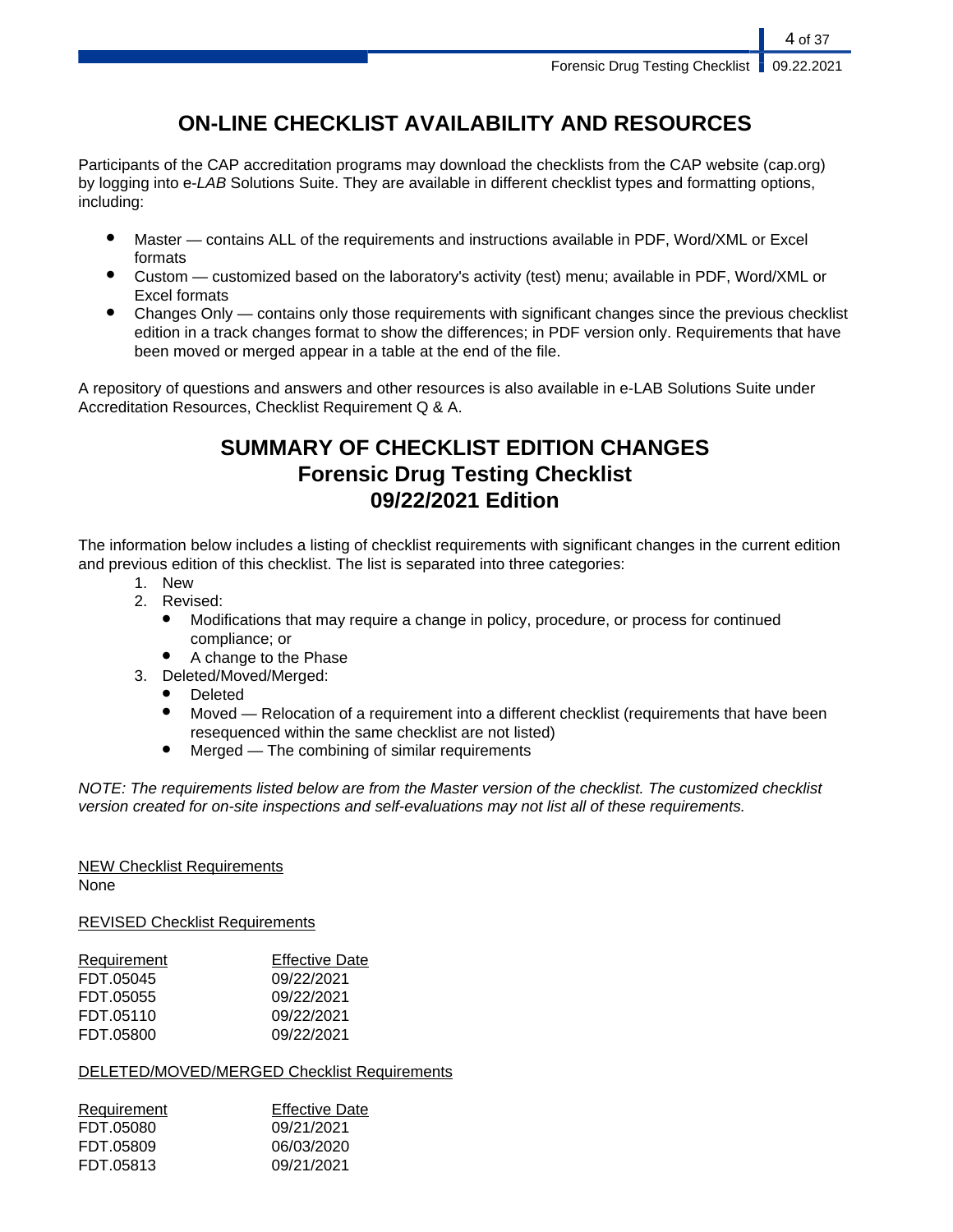5 of 37 Forensic Drug Testing Checklist | 09.22.2021

| FDT 05827 | 09/21/2021 |
|-----------|------------|
| FDT 05831 | 09/21/2021 |
| FDT 05837 | 09/21/2021 |
| FDT 05843 | 06/03/2020 |
| FDT 05846 | 09/21/2021 |
| FDT.05848 | 09/21/2021 |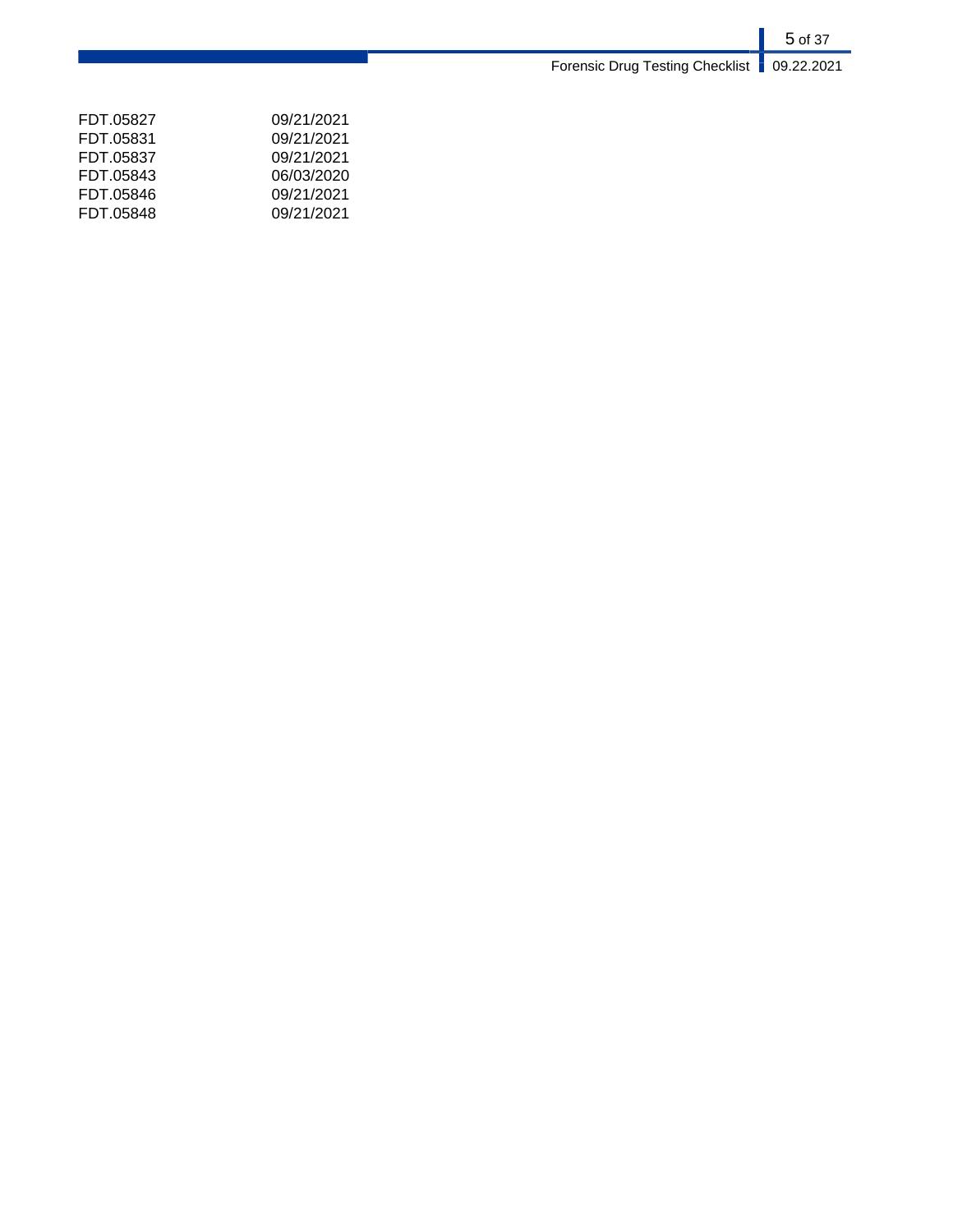## **INTRODUCTION**

This checklist is used in conjunction with the All Common and Laboratory General Checklists to inspect a forensic drug testing laboratory.

**Laboratories not subject to US regulations:** Checklist requirements apply to all laboratories unless a specific disclaimer of exclusion is stated in the checklist. When the phrase "FDA-cleared/approved test (or assay)" is used within the checklist, it also applies to tests approved by an internationally recognized regulatory authority (eg, CE-marking).

# **EXTENT OF SERVICES PROVIDED**

A specific menu of drugs tested is not required for accreditation. The test menu must be defined by the laboratory director, considering the needs of the laboratory's clients. The laboratory may offer different test menus to different clients based on client request.

The laboratory must comply with proficiency testing and other checklist requirements for all testing represented as accredited by the CAP FDT accreditation program. Proficiency testing requirements are found in the All Common Checklist.

## **Inspector Instructions:**

| <b>READ</b> | Sampling of test referral policies and procedures<br>Sampling of screening and confirmatory test records (includes defined cut-off values) |
|-------------|--------------------------------------------------------------------------------------------------------------------------------------------|
|             | What is your course of action when ethanol testing yields a positive result?                                                               |

### **FDT.00300 Positive Result Confirmation Phase II**

**Positive screening results (excluding ethanol, see FDT.00350) are confirmed using a welldefined and scientifically acceptable mass spectrometric method (eg, GC/MS, LC/MS, GC/MS/MS, LC/MS/MS) that, when feasible, is analytically different from the screening method. Testing for screening and confirmatory phases are performed on two separate aliquots taken from the original specimen container.**

NOTE: The CAP FDT program requires that all screen-positive drug tests be confirmed by a mass spectrometric method, but allows the confirmation to be performed at a CAP FDTaccredited or Substance Abuse and Mental Health Services Administration (SAMHSA) certified laboratory other than the original screening laboratory. If the laboratory is required by clients to report non-confirmed positive results for pre-employment samples, then the laboratory must have in place a system that differentiates this non-forensic drug testing service from its forensic drug testing service.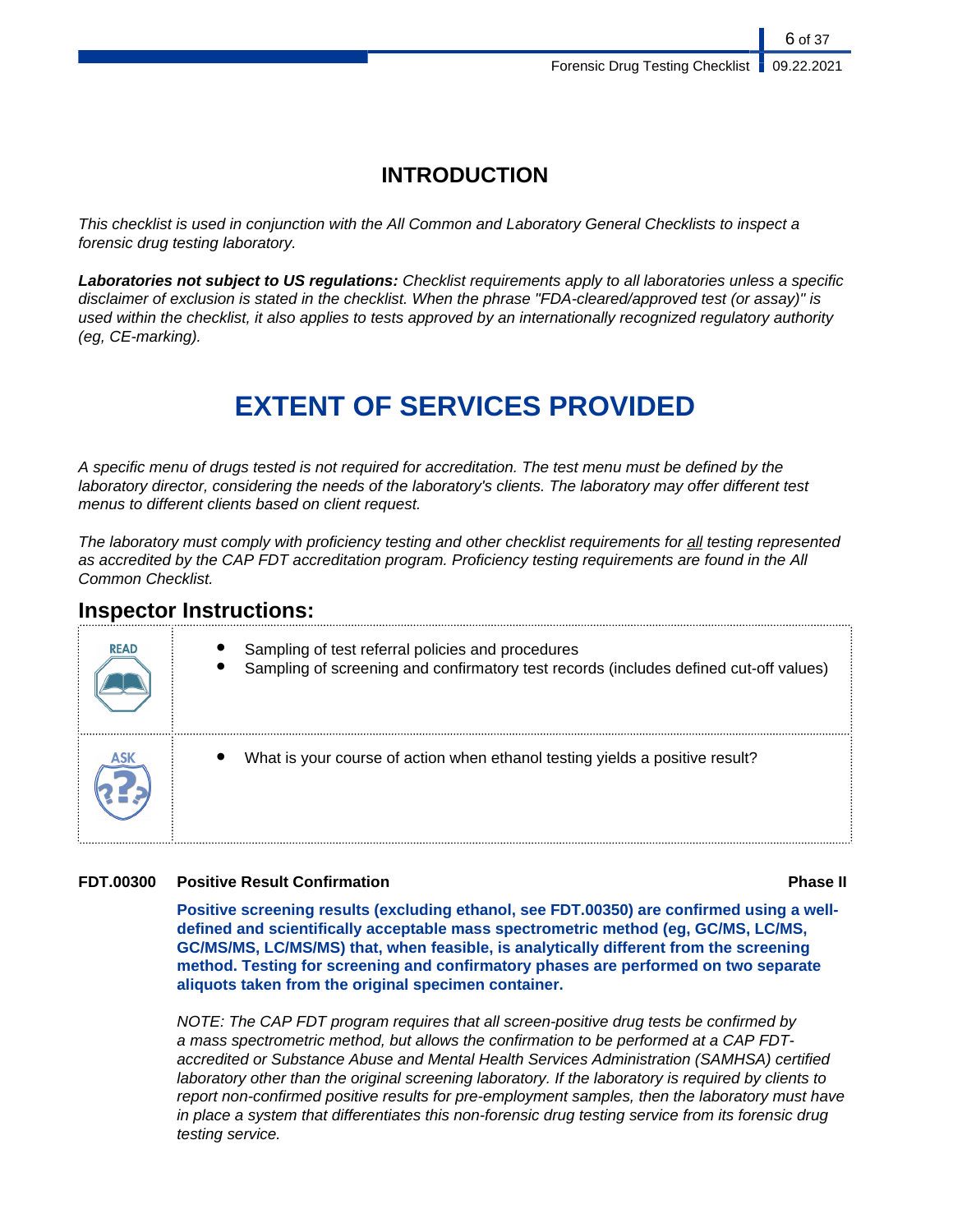Forensic Drug Testing Checklist | 09.22.2021

**Evidence of Compliance:**

- Written procedure defining the method for confirmatory testing of all positive results for tests **AND**
- Records reflecting the confirmatory testing performed on positive results

### **FDT.00310 Laboratory Qualifications - Confirmatory Tests Phase II**

**All confirmatory tests are performed in-house or referred to a laboratory that is CAP FDTaccredited or SAMHSA-certified.**

#### **FDT.00320 Referral Process Procedures Phase II**

**If the laboratory refers any testing for re-screening and confirmation, there are written procedures that fully describe the referral process from initial screening, specimen aliquoting, chain-of-custody, receipt of referral laboratory results, and reporting of results.**

NOTE: Deficiencies in the procedure should be identified for corrective action.

#### **FDT.00330 Screen-Positive Drugs - Confirmation Phase II**

**The laboratory requires the confirming CAP FDT-accredited or SAMHSA-certified laboratory to both re-screen and confirm the presence of screen-positive drugs.**

NOTE: If the laboratory performing the initial screening test (for "screen-only" laboratories) refers any confirmation testing, it must be able to demonstrate that the confirming laboratory re-screens and confirms the screen-positive specimen.

#### **FDT.00350 Ethanol Confirmation Phase II**

**If positive, ethanol is tested and retested on separate aliquots of the original specimen by scientifically acceptable methods, one or both of which is/are gas chromatography.**

#### **Evidence of Compliance:**

- Written procedure defining the method for confirmatory testing of positive ethanol results **AND**
- Test reports and records with confirmatory results

#### **REFERENCES**

- 1) Clinical and Laboratory Standards Institute. Toxicology and Drug Testing in the Clinical Laboratory; Approved Guideline. 3rd ed. CLSI Document C52-ED3. Clinical and Laboratory Standards Institute, Wayne, PA; 2017.
- 2) Wu AHB, McKay C. National Academy of Clinical Biochemistry Laboratory Medicine Practice Guidelines: Recommendations for the Use of Laboratory Tests to Support Poisoned Patients Who Present to the Emergency Department. Clin Chem. 2003;49(3):357-379.
- 3) Frederick DL, King DS. Lactate Dehydrogenase Can Cause False-Positive Ethanols. Clinical and Forensic Toxicology News (Quarterly AACC/CAP). June 2012:4-7.

#### **FDT.00420 Cut-off Values Phase II**

**The laboratory uses defined cut-off values for the screening and confirmation tests for all drugs.**

NOTE: The laboratory must use defined cut-off values for the screening and confirmation tests for all drugs and drug classes. Cut-off values may be defined by the laboratory or at the client's request. The laboratory, however, must be able to analyze challenges in the CAP/AACC UDC Forensic Urine Drug Testing (Confirmatory) Survey or a CAP approved alternative PT program at the reporting limits specified in the proficiency testing instructions.

#### **Evidence of Compliance:**

Records of defined cut-off values for all screening and confirmatory tests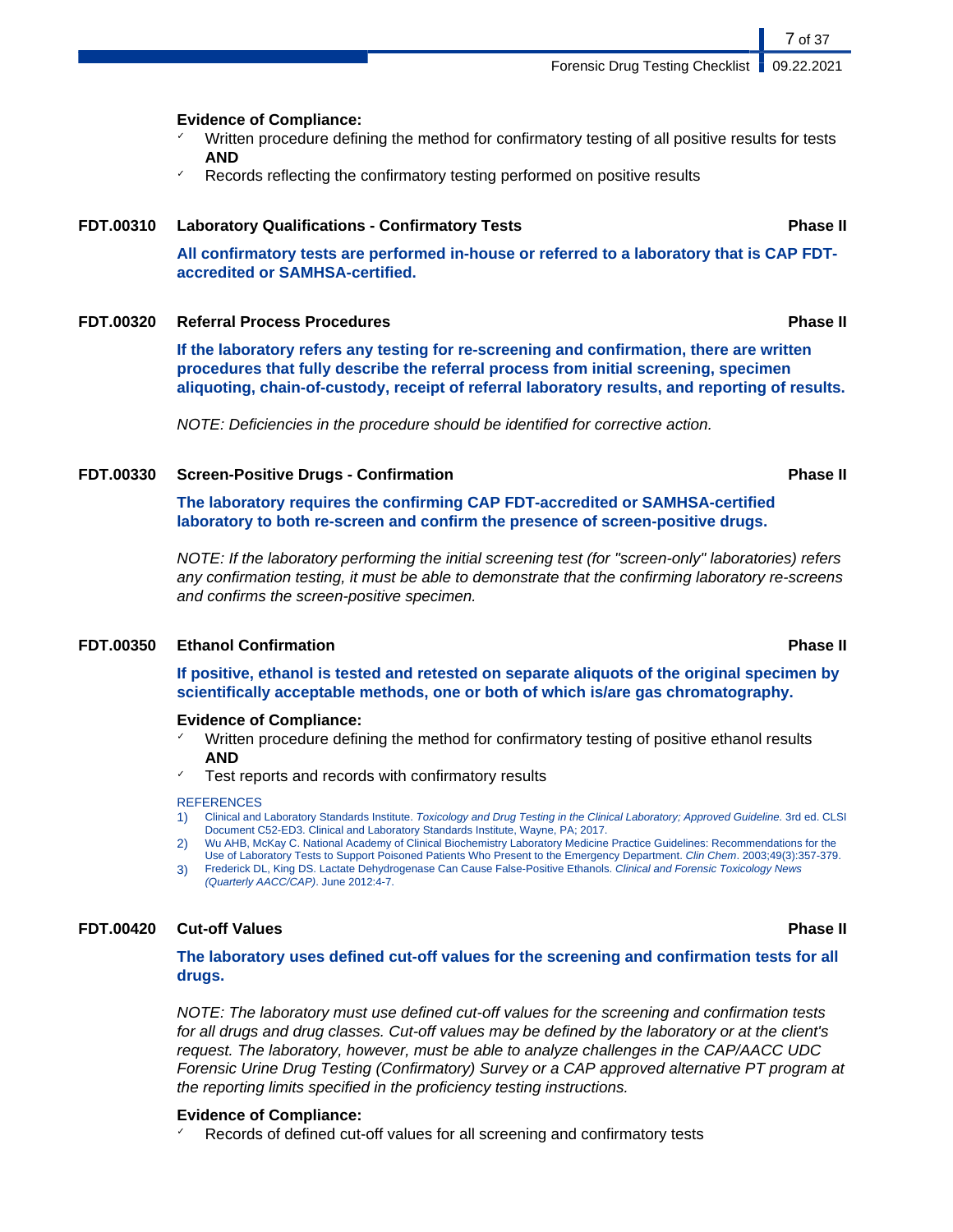# **LABORATORY SAFETY**

The inspector should review relevant requirements from the Safety section of the Laboratory General checklist, to assure that the forensic drug testing laboratory is in compliance. Please elaborate upon the location and the details of each deficiency in the Inspector's Summation Report.

# **QUALITY MANAGEMENT**

## **Inspector Instructions:**

| <b>READ</b>     | Records of quality monitoring, including pre-analytic (correct collection, effects of<br>excessive sample dilution or potential adulteration), analytic and post-analytic and<br>corrective action when indicators do not meet threshold |
|-----------------|------------------------------------------------------------------------------------------------------------------------------------------------------------------------------------------------------------------------------------------|
|                 | What is your course of action when a false positive result is reported?                                                                                                                                                                  |
| <b>DISCOVER</b> | Further evaluate the responses and root-cause analysis for any false positive result<br>reported                                                                                                                                         |

### **FDT.01200 Specimen Collection QM Phase I**

### **There is evidence that the laboratory is involved in influencing the correct collection of client samples.**

NOTE: This should include the monitoring of collection problems, chain-of-custody problems, transportation delays, etc. A system should be in place to inform and influence the improvement of these processes. The laboratory must discuss with each client the issues of potential adulteration or excessive dilution of samples and how these affect the analytical methods used by the laboratory. The laboratory must be able to perform ancillary tests that may aid in the detection of excessive dilute or potentially adulterated samples, eg, pH, specific gravity, or creatinine.

### **Evidence of Compliance:**

Records of collection monitoring with client communication or consultation

#### **FDT.01400 Interpretive Consultations Phase I**

**There is evidence that the laboratory is actively involved in consultation with clients about interpretive problems.**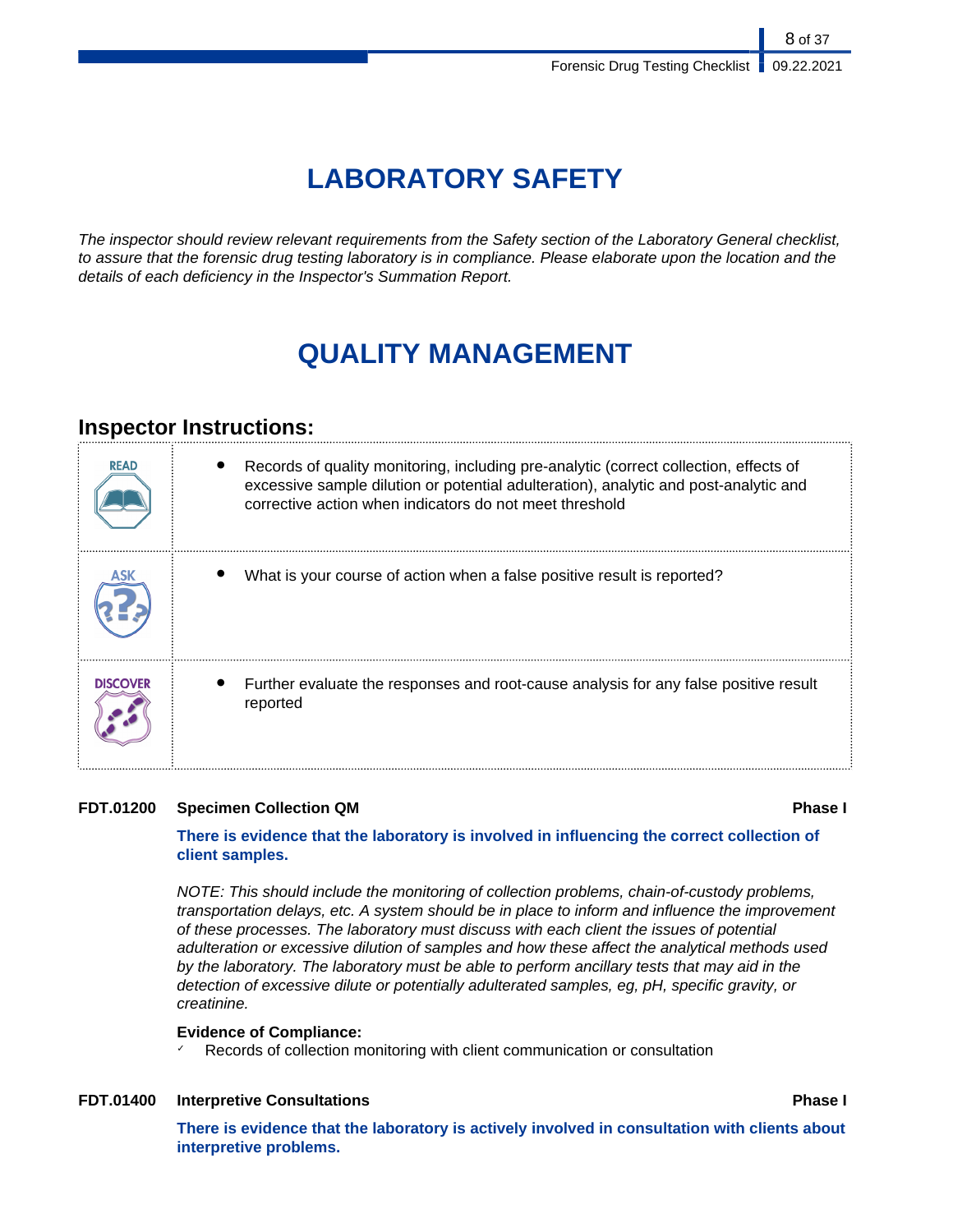9 of 37

### **Evidence of Compliance:**

Records of external communication such as memos, laboratory newsletters/communications or consultation log

### **FDT.01666 Root Cause Analysis for False Positives Phase II**

**The laboratory's QM program requires completion of a "root-cause" analysis with review by the laboratory director within 30 days of discovery for any false positive result reported.**

NOTE: The laboratory's written QM plan must include procedures for analyzing and determining the root-cause of any false positive confirmed drug result reported by the laboratory on donor or proficiency testing specimens. (This does not apply to screening tests and those pending confirmation.) This procedure also applies to falsely reported specimen adulteration or substitution. Elements of this procedure must include investigation of pre-analytic, analytic, and post-analytic components. The results of the investigation must be recorded and include corrective action (eg, retraining) to prevent recurrence.

# **QUALITY CONTROL/STANDARD OPERATING PROCEDURES (SOP)**

The laboratory director must be responsible for the quality control (QC) program. There must be records of initial and biennial review of the policy and approval of any changes by the laboratory director. The overall QC program must be defined clearly, recorded (paper or electronic), and readily available to the technical and supervisory staff. It should include delegation of responsibilities, general policies, procedures, and analytic details. The records should be organized with a defined system to permit regular review by appropriate supervisory personnel and the laboratory director.

The records should reflect the system described in the QC procedures. QC results should be recorded or plotted in a fashion that allows for continuous review. Out-of-control results should be clearly identified and associated with the corrective actions taken along with evidence of review by supervisory personnel, laboratory director, or designee.

## **GENERAL QUALITY CONTROL**

## **Inspector Instructions:**

| <b>READ</b> | Sampling of QC policies and procedures<br>QC records for each analytic procedure for the past year (includes weekly and<br>monthly review)<br>Sampling of internal blind QC records                                                                       |
|-------------|-----------------------------------------------------------------------------------------------------------------------------------------------------------------------------------------------------------------------------------------------------------|
| ASK         | How do you determine when quality control is unacceptable and when corrective<br>actions are needed?<br>How does your laboratory verify or establish acceptable quality control ranges?<br>How do you monitor the precision of your confirmatory testing? |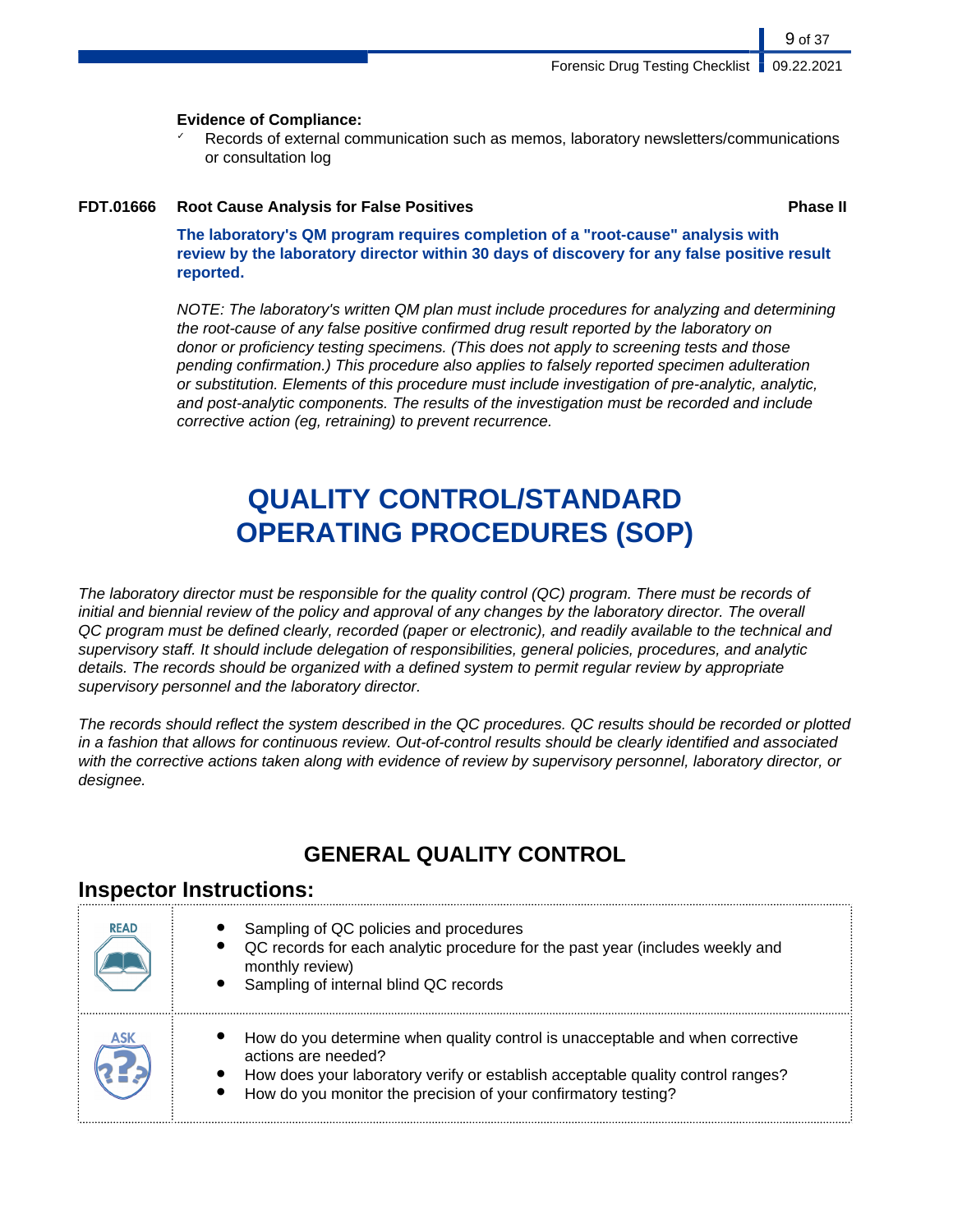Forensic Drug Testing Checklist | 09.22.2021

occurrences in which QC is out of range and follow records to determine if the steps taken follow the laboratory procedure for corrective action

### **FDT.02002 QC Confirmation of Acceptability Phase II**

### **The results of controls are reviewed for acceptability before reporting results.**

### **Evidence of Compliance:**

Written policy that controls are reviewed and acceptable prior to reporting results

### **FDT.02005 QC - Screening Tests Phase II**

### **Appropriate controls are used for all SCREENING tests.**

NOTE: The laboratory must include appropriate controls based upon the methodology/ technology used and the AMR of the test. The following controls should be used for all commonly used screening cutoffs to challenge the cutoffs:

Review a sampling of QC data over the previous two-year period. Select several

- 1. Drug-free
- 2. Approximately 25% below screening cutoff
- 3. Approximately 25% above screening cutoff
- 4. Blind, at least 1% of batch and at least one per batch
- 5. Controls must comprise at least 10% of the samples in a batch, and
- 6. At least one fortified control must be at the end of the batch

A control 25% below cutoff may not be practical for some drugs/matrices and some cutoffs, eg, cannabinoids at 20 ng/mL and some benzodiazepines at 100 ng/mL. The laboratory must have written criteria for the required controls for all screening tests and all matrices being tested. The blind controls may be internal blind controls, known by the analyst to be blind controls, but blind as to content.

### **FDT.02010 QC - Confirmation Tests - Single Point Calibration Phase II**

**Appropriate matrix-matched controls are used for all CONFIRMATION tests using SINGLE POINT CALIBRATION.**

NOTE: The following controls must be used for all confirmation tests using single point calibration, for the most common cut-offs in use:

- 1. Drug-free
- 2. Approximately 25% below confirmation cut-off(s), or near the limits of quantitation (LOQ)
- 3. Approximately 25% above confirmation cut-off(s), and
- 4. Controls must comprise at least 10% of the samples in a batch

### **FDT.02015 QC - Confirmation Tests - Multiple Point Calibration Phase II**

### **Appropriate matrix-matched controls are used for all CONFIRMATION tests using MULTIPLE POINT CALIBRATION.**

NOTE: The following controls must be used for all confirmation tests using multiple point calibration, for the most common cut-offs in use:

**DISCOVER**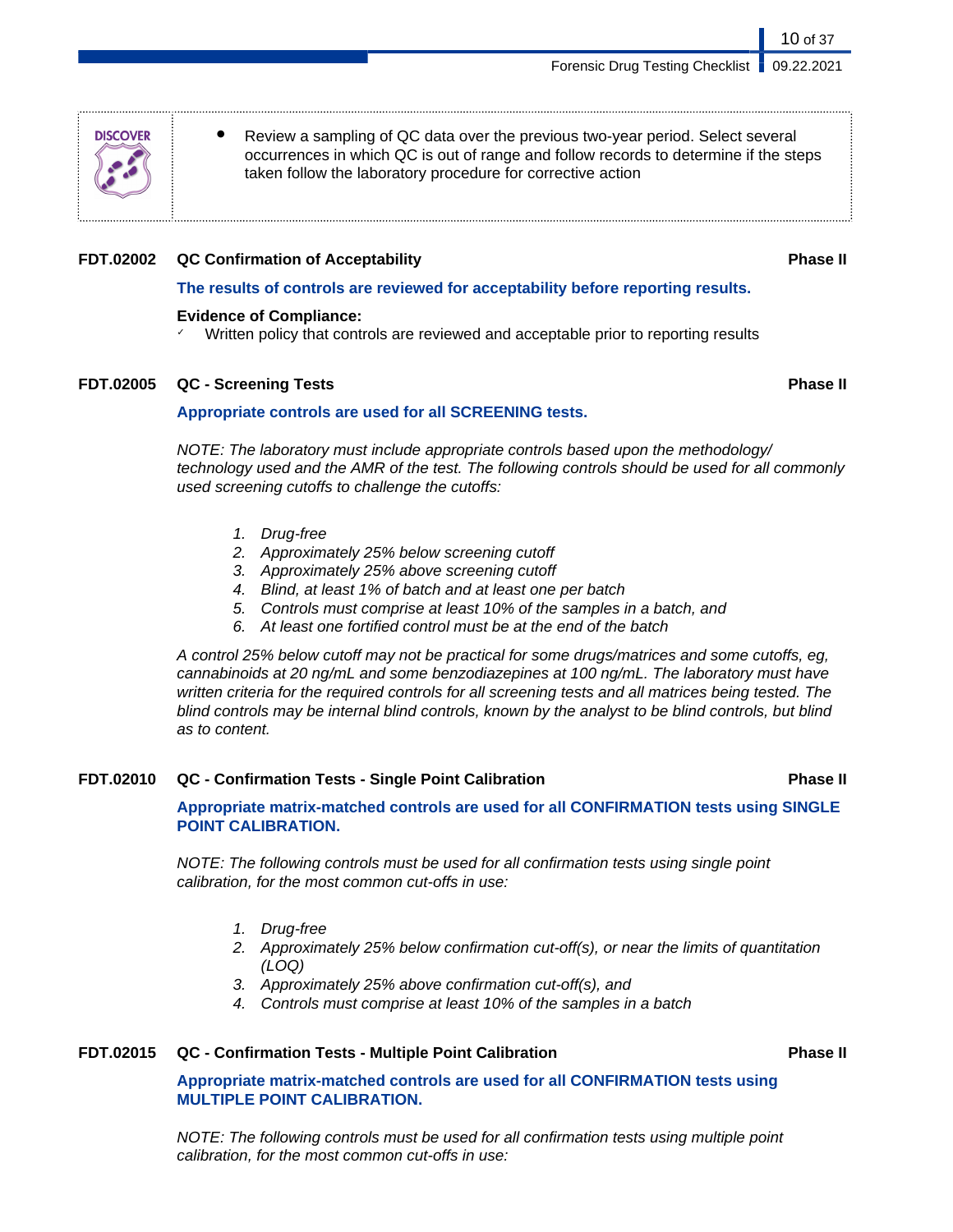- 1. Drug-free
- 2. Positive, at a concentration to challenge the cutoff(s) in use, and
- 3. Controls must comprise at least 10% of the samples in a batch

#### **FDT.02020 Conjugated Drug Controls Phase I**

11 of 37

#### **Conjugated drug controls are included in procedures where conjugates are hydrolyzed.**

NOTE: This requirement may be satisfied with the use of purchased material or the use of pooled donor specimens.

#### **FDT.02025 Internal Blind QC Phase II**

#### **An internal blind QC program is an integral part of the laboratory's QC system.**

NOTE: An internal blind quality control program is required. Single-blind controls, known to the analyst to be controls, but blind as to content are acceptable. At least one specimen per screening batch and at least 1% of the screening samples must be blind controls. There is no requirement for positive internal screening blind controls to be confirmed. Criteria for acceptance and rejection of internal blind controls must be defined. The results of the blind control analysis must be reviewed and accepted before release of any positive or negative results. The internal blind QC samples should include at least 20% positive samples and include challenges from among the drugs being tested by the laboratory in a forensic drug test. The review of the internal blind QC program must be a part of the routine QC review responsibilities of the laboratory supervisory personnel and the laboratory director. An internal or external double blind QC program, where the analyst does not know the identity or content of the blind control, is encouraged but not mandatory.

#### **Evidence of Compliance:**

- Written procedure defining the criteria for acceptable control limits **AND**
- Records of internal blind controls including review by laboratory personnel and laboratory director **AND**
- Records of certifying review including review of internal blind control records

#### **REFERENCES**

1) Clinical and Laboratory Standards Institute. Toxicology and Drug Testing in the Clinical Laboratory; Approved Guideline. 3rd ed. CLSI Document C52-ED3. Clinical and Laboratory Standards Institute, Wayne, PA; 2017.

#### **FDT.02030 QC Acceptance Criteria - Controls Phase II**

#### **Criteria for acceptance and rejection of controls are defined and appropriate.**

NOTE: The criteria for qualitative screening assays must be such that the positive control above the cut-off gives a positive response to be acceptable, and the control below the cut-off gives a negative result. The criteria for acceptance/rejection of quantitative QC results should at a minimum include the rejection of QC results that exceed a pre-determined range of the established control mean. It is commonly accepted that this range be no more than  $\pm$  20% for urine assays and no more than  $\pm$  30% for other specimen matrices.

#### **Evidence of Compliance:**

Written procedure defining the criteria for acceptable control limits

#### **FDT.02035 QC Acceptance Criteria - Internal Blind Controls Phase II**

**Criteria for acceptance and rejection of internal blind controls are defined and appropriate.**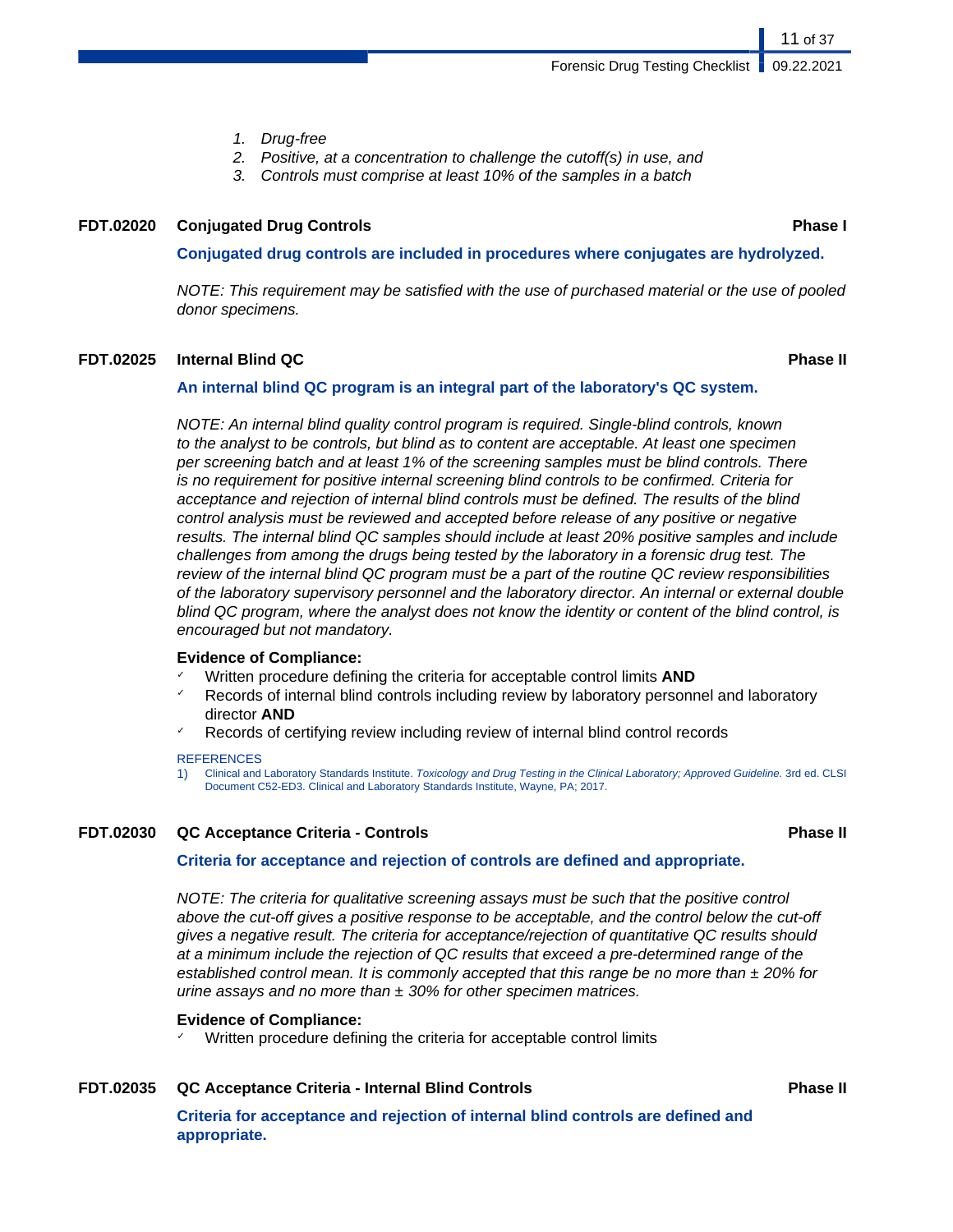#### **Evidence of Compliance:**

Written procedure defining the criteria for acceptable control limits

#### **FDT.02045 Alternative Control Procedures Phase II**

12 of 37

**If the laboratory performs test procedures for which control materials are not commercially available, there are written procedures for an alternative mechanism to detect immediate errors and monitor test system performance over time. The performance of alternative control procedures must be recorded.**

NOTE: "Performance" includes elements of accuracy, precision, and clinical discriminating power. Examples of alternative procedures may include split sample testing with another method or with another laboratory, the testing of previously tested specimens in duplicate, testing of specimens in duplicate, or other defined processes approved by the laboratory director.

#### **Evidence of Compliance:**

- ✓ Written procedures for alternative quality control **AND**
- Records of alternative control procedures

#### **REFERENCES**

1) Department of Health and Human Services, Centers for Medicare and Medicaid Services. Clinical laboratory improvement amendments of 1988; final rule. Fed Register. 2003(Jan 24): [42CFR493.1256(h)].

#### **FDT.02060 Weekly QC Review Phase II**

**Quality control data are reviewed and assessed at least weekly by the laboratory director or designee to detect instrument malfunction or analytical system trends.**

#### **Evidence of Compliance:**

Records of QC review with follow-up for outliers, trends, or omissions

#### **FDT.02080 Monthly QC Review Phase II**

**Quality control data are reviewed and assessed at least monthly by the laboratory director, including QC and blind QC records or summarized QC data to detect trends, and review of corrective actions taken by laboratory personnel.**

NOTE: The laboratory director must be responsible for the overall QC program, which must include review at least monthly of QC analysis, QC evaluation and corrective actions taken, including appropriate records by laboratory personnel. The review of the quality control data must be recorded and include follow-up for outliers, trends, or omissions that were not previously addressed.

The QC data for tests performed less frequently than once per month should be reviewed when the tests are performed.

#### **Evidence of Compliance:**

Records of QC review and follow-up for outliers, trends, or omissions

#### **FDT.02150 Confirmation Assay Precision Phase II**

**The QC procedure requires monitoring of the precision of each confirmation assay around the commonly accepted cut-offs.**

NOTE: The laboratory must routinely monitor the precision of the assay at the cut-off. This may be accomplished by using the cut-off control to determine the assay's precision at the cut-off value.

#### **Evidence of Compliance:**

Records of precision monitoring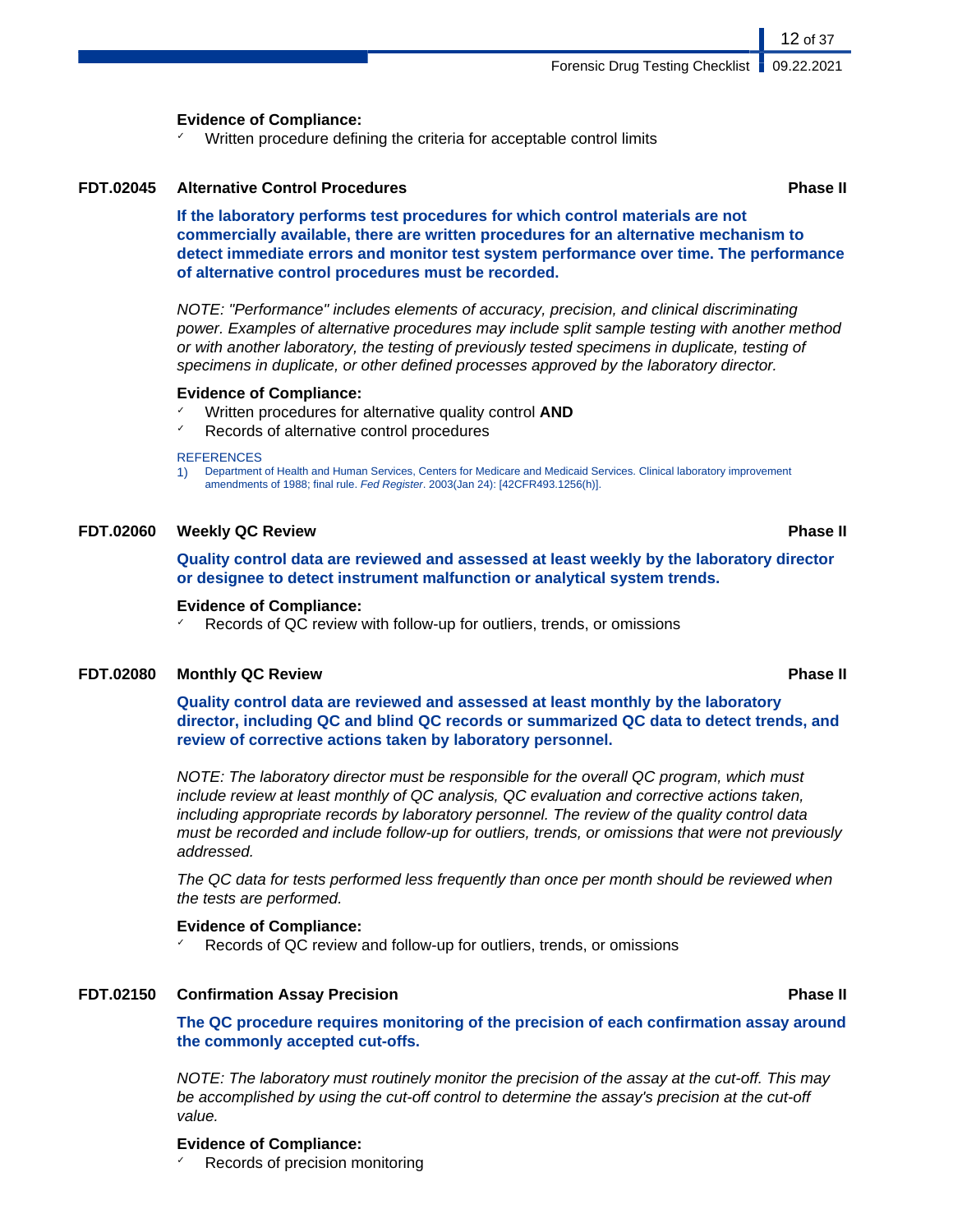#### **FDT.02166 Unusual Laboratory Results Phase II**

**There is a documented procedure and system in operation to detect significant clerical and analytical errors before reporting the results.**

NOTE: The detection of errors (eg, wrong donor identification information, wrong client information, failure to report critical chain-of-custody errors, wrong tests performed, etc.) may have forensic implications, as may analytical errors. A documented procedure must be present that describes the laboratory's system to detect and prevent these clerical and analytical errors.

One common method is review of results by a qualified person (technologist, supervisor, pathologist, section director) before release from the laboratory, but there is no requirement for supervisory review of all reported data for single analyte tests that do not include interpretation. All tests that include an interpretation must be reviewed by the section director or qualified designee before release from the laboratory. In computerized laboratories, there should be automatic "traps" for improbable results. The system for detecting clerical errors, significant analytical errors, and unusual laboratory results must provide for timely correction of errors, ie, before results become available for decision making. For confirmed errors detected after reporting, corrections must be promptly made and reported to the ordering physician or referring laboratory, as applicable.

Each procedure must include a listing of common situations that may cause analytically inaccurate results, together with a defined protocol for dealing with such analytic errors or interferences. This may require alternate testing methods; in some situations, it may not be possible to report results for some or all of the tests requested.

The intent of this requirement is NOT to require verification of all results outside the reference (normal) range.

#### **Evidence of Compliance:**

- ✓ Records of review of results **OR** records of consistent implementation of the error detection system(s) defined in the procedure **AND**
- Records of timely corrective action of identified errors

#### **FDT.02182 QC Data Phase II**

**Results of quantitative controls are conveniently recorded or plotted and analyzed routinely to detect trends in instrument or process failure.**

#### **FDT.02715 QC Corrective Action Phase II**

**There is a record of corrective action when control results exceed defined acceptability limits.**

NOTE: Test results obtained in an analytically unacceptable test run or since the last acceptable test run must be re-evaluated to determine if there is a significant clinical difference in test results. Re-evaluation may or may not include re-testing patient samples, depending on the circumstances.

Even if donor samples are no longer available, test results can be re-evaluated to search for evidence of an out-of-control condition that might have affected test results.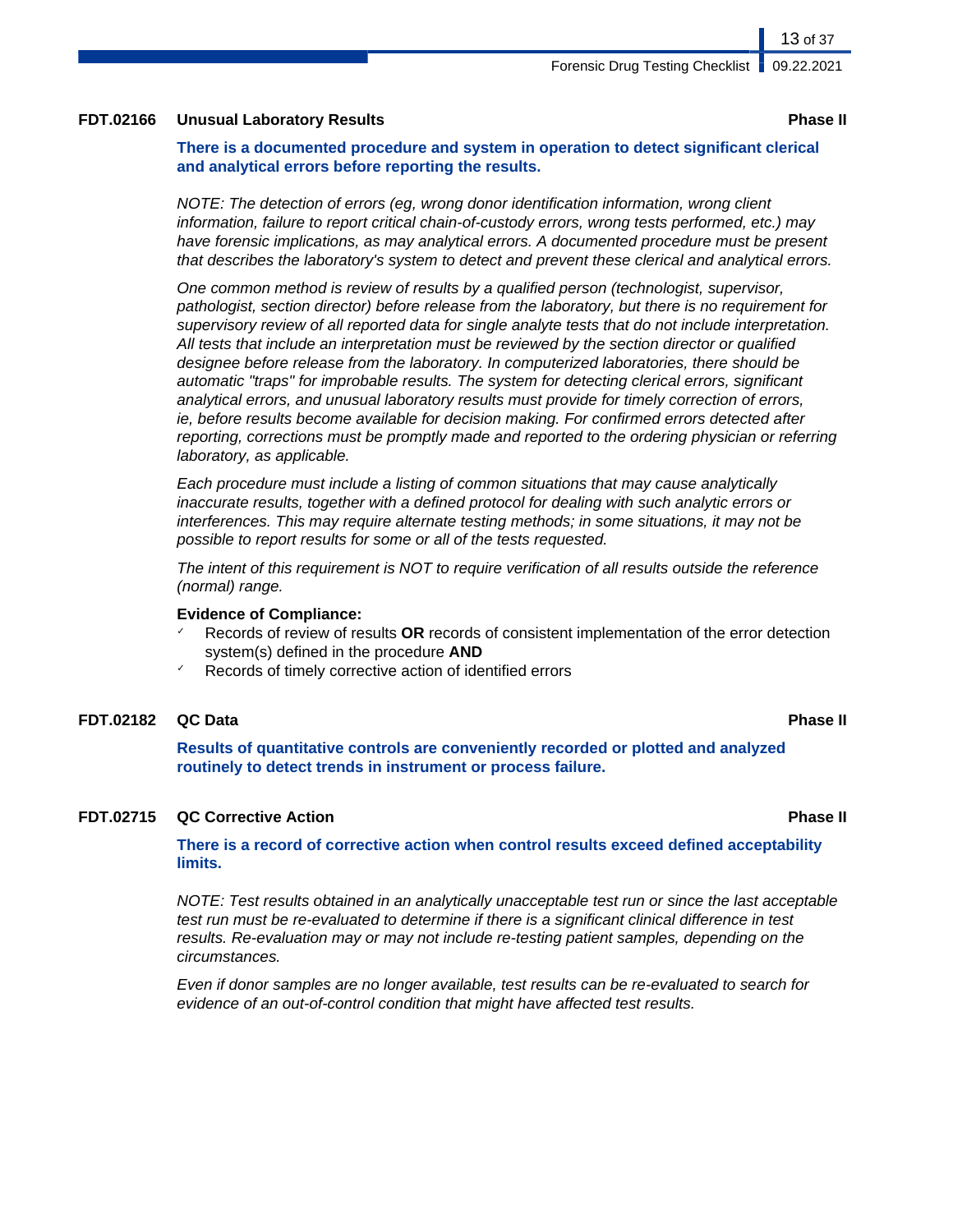## **PROCEDURE MANUAL**

## **Inspector Instructions:**

| <b>READ</b> | Representative sample of procedures for completeness, organization (can retrieve<br>information easily) and laboratory director review. Current practice must match<br>contents of policies and procedures. |
|-------------|-------------------------------------------------------------------------------------------------------------------------------------------------------------------------------------------------------------|
|             | What previously used procedures are available for reference purposes?                                                                                                                                       |

# **FDT.03200 Procedure Revision Review Phase II All changes are dated and initialed by the laboratory director.**

**FDT.03300 Retained Procedures Phase II Copies of all procedures (paper or electronic) and the dates on which they were in effect are retained for reference.**

### **FDT.03400 Procedure Manual Phase II**

**There is a complete procedure written for each analytical test.**

NOTE: Information must include, where appropriate:

- 1. Principles of each test
- 2. Preparation of reagents, standards/calibrators, and controls
- 3. Protocol for performing the analysis
- 4. Directions for calibration and calibration verification
- 5. Derivation of results (ie, direct readout, calibration from a standard or against a multipoint curve, definitions for semi-quantitative readout)
- 6. LOQ, linearity of quantitative methods and the course of action taken if results exceed this linearity
- 7. Limit of detection (LOD)
- 8. Specificity of the method (ie, interferences)
- 9. Cutoff values used for screening and confirmation
- 10. How to report when the result is below the cutoff value
- 11. Controls used in the assay
- 12. Criteria for unacceptable result
- 13. Notes, special requirements, safety precautions, etc.
- 14. Carryover potential and the actions to take when carryover is detected
- 15. Pharmacokinetic information about the drug or drug group
- 16. References

**REFERENCES**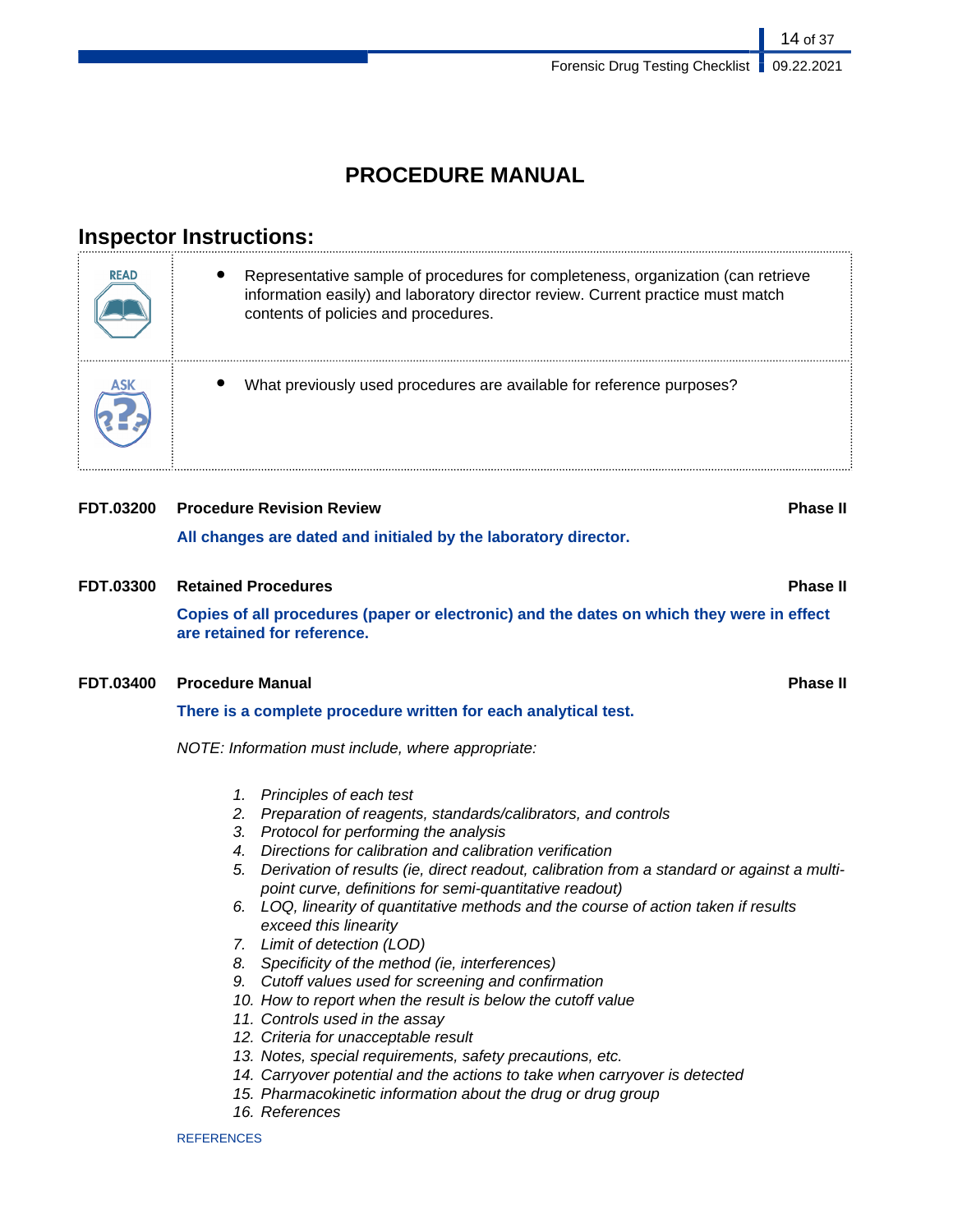1) Clinical and Laboratory Standards Institute (CLSI). Quality Management System: Development and Management of Laboratory Documents; Approved Guideline - Sixth Edition. CLSI document QMS02-A6 (ISBN 1-56238-869-X). Clinical and Laboratory Standards Institute, 940 West Valley Road, Suite 1400, Wayne, Pennsylvania 19087 USA, 2013.

#### **FDT.04700 Procedure Manual Index Phase II**

15 of 37

**The procedure manual has an index or it is organized in a fashion that allows for quick retrieval of information.**

## **SPECIMEN HANDLING**

Review the written procedures and thoroughly inspect the specimen handling in the laboratory. This may require a prearranged inspection during the evening or night shifts in some laboratories. Particular attention should be paid to specimen receipt, verification of identity, accessioning, external and internal chain-of-custody, labeling, specimen examination, evaluation of sample volume, any adulteration and dilution checks, evaluation of integrity of seals or secured containers and leakage, recording of exceptions, aliquoting, placing into batches, storing, and completion of records.

## **Inspector Instructions:**

| READ            | Sampling of specimen handling policies and procedures for completeness (includes<br>collection, accessioning, specimen retention/storage, record retention)<br>Sampling of records/logs for completeness (includes specimen rejection, security seal<br>records, specimen validity, collection monitoring)<br>Sampling of external and internal chain-of-custody records for completeness<br>(includes specimen disposition)<br>Sampling of specimen rejection records/log |
|-----------------|----------------------------------------------------------------------------------------------------------------------------------------------------------------------------------------------------------------------------------------------------------------------------------------------------------------------------------------------------------------------------------------------------------------------------------------------------------------------------|
| <b>OBSERVE</b>  | Sampling of specimens (unique labeling)<br>Locked limited-access secured area (contains original specimen/containers)<br>Locked limited-access secured area (contains forensic records)                                                                                                                                                                                                                                                                                    |
|                 | What is your course of action when unacceptable specimens are received?<br>What procedure does your laboratory follow when dilutions are made from the<br>primary specimen?<br>What process does your laboratory follow for retention of positive specimens?<br>How do you ensure the validity of all specimen types?<br>Who has access to the secure area where the original specimens are stored?                                                                        |
| <b>DISCOVER</b> | If problems are identified during the review of specimen handling processes, or when<br>asking questions, further evaluate the laboratory's responses, corrective actions and<br>resolutions                                                                                                                                                                                                                                                                               |

### **FDT.04800 Receiving/Accessioning Procedure Phase II**

#### **The receiving and/or accessioning procedure requires a record of verification of:**

- **1. Specimen identification adequacy**
- **2. Specimen security seal condition or secured specimen container integrity**
- **3. External chain-of-custody completeness upon receipt**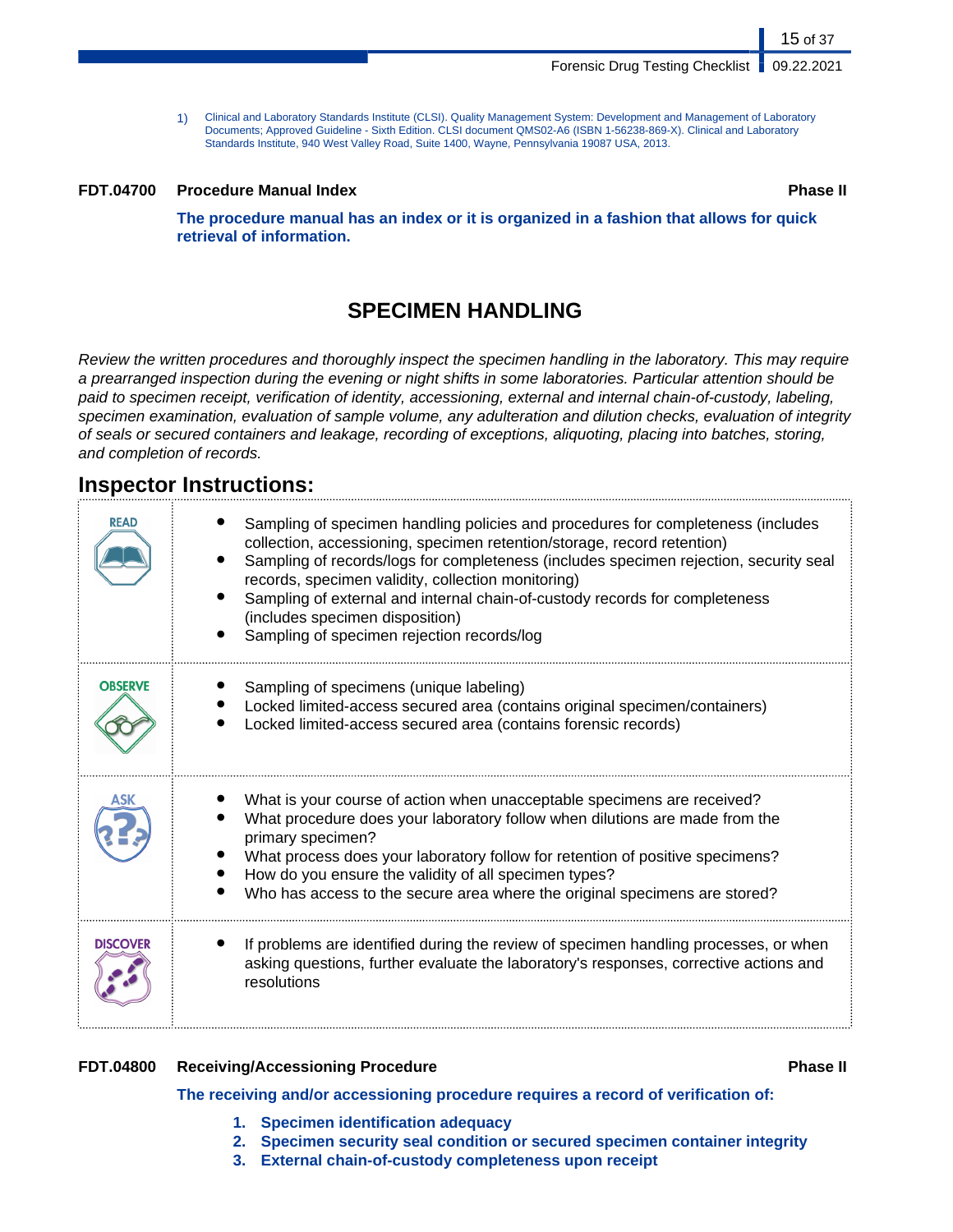### **FDT.04850 Chain-of-Custody Records Phase II**

**The laboratory properly completes appropriate sections of external and internal chain-ofcustody records to include the following:**

- **Type of specimen collected**
- **Verification of donor and/or specimen identity**
- **Identification of laboratory-generated aliquots**
- **Verification of the integrity (tamper-evident) of the specimen container**
- **Identity of individuals handling the specimens**
- **Storage location when not in the possession of an authorized individual, including aliquots**
- **Reason for the transfer of custody and date of transfer**

#### **Evidence of Compliance:**

- Written procedure for chain-of-custody requirements **AND**
- ✓ Completed chain-of-custody records following written procedure

### **FDT.04890 Unique Specimen Labeling Phase II**

**The written accessioning procedure requires unique labeling of each specimen by the laboratory.**

#### **FDT.04950 Restricted Access Phase II**

**Access to specimens, aliquots and any extracts thereof is restricted to authorized laboratory personnel.**

#### **Evidence of Compliance:**

Written procedure limiting access to the laboratory by authorized personnel only

#### **FDT.05000 Accessioning Procedure Phase II**

**The accessioning procedure has defined criteria for determining the acceptability of specimens for analysis, and there is a written procedure for the course of action that must be followed when unacceptable specimens are identified.**

NOTE: Evaluation criteria such as chain-of-custody failures, missing information, specimen leakage, etc. must be defined in the accessioning procedure, along with the required actions that laboratory personnel must take in reporting these problems to the client.

#### **FDT.05020 Specimen Acceptability Phase II**

**There is a documented procedure for determining the quality of specimens received for analysis, and course of action to take when unacceptable specimens are detected (eg, color, odor, volume, quantity, foreign material, etc.).**

NOTE: This procedure should require at least the visual inspection of samples and assessment of the sample volume/quantity for acceptability for analysis.

#### **Evidence of Compliance:**

Records of specimen evaluation

#### **REFERENCES**

1) Clinical and Laboratory Standards Institute. Toxicology and Drug Testing in the Clinical Laboratory; Approved Guideline. 3rd ed. CLSI Document C52-ED3. Clinical and Laboratory Standards Institute, Wayne, PA; 2017.

#### 16 of 37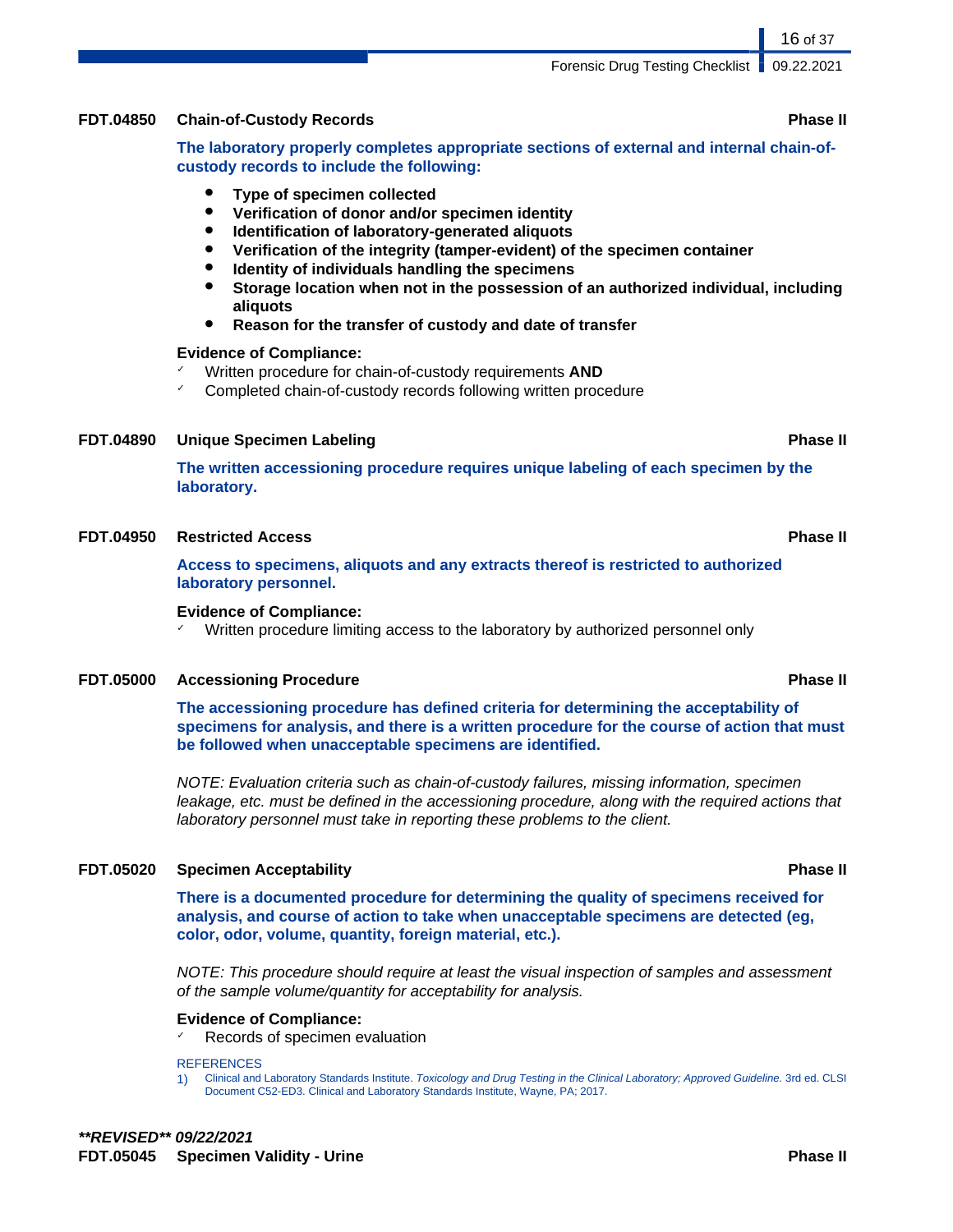#### **All urine specimens are tested for validity.**

NOTE: At a minimum, this requires a test for creatinine. but may also include measurements of specific gravity, pH, etc. The laboratory is required to discuss the issue of excessively dilute specimens and potential adulteration with its clients.

#### **Evidence of Compliance:**

- Written procedure for determining specimen validity **AND**
- Records of specimen validity testing

#### **REFERENCES**

1) Clinical and Laboratory Standards Institute. Toxicology and Drug Testing in the Clinical Laboratory; Approved Guideline. 3rd ed. CLSI Document C52-ED3. Clinical and Laboratory Standards Institute, Wayne, PA; 2017.

#### **\*\*REVISED\*\* 09/22/2021**

#### **FDT.05055 External Contamination - Hair and Nails Phase II**

17 of 37

#### **The laboratory follows validated procedures to control for potential external contamination of hair and nail specimens.**

NOTE: This may include wash procedures and/or metabolite identification.

#### **FDT.05095 Secured Specimen Storage Phase II**

**The original specimen (in the original container) and appropriately labeled aliquots are maintained in an appropriate manner when not in the possession of an authorized individual.**

NOTE: The original specimens must always be maintained either in the direct custody of an authorized individual or be in a locked secured area accessible only to authorized individuals.

This locked and limited access area may be a refrigerator, freezer, or storage room within the laboratory.

Aliquots or extracts in the laboratory for testing must be in the possession of an authorized individual or be maintained with "line of sight" custody. If the laboratory is a secure, limitedaccess facility, custody of the aliquot may be assigned to an instrument or temporary storage area, as long as records of individual access and egress from the area are recorded

An authorized individual is considered a person with specific training and work responsibilities for chain-of-custody specimens. General personnel, such as custodians, or technologists not assigned to the chain-of-custody work, must not have unescorted access to secure areas.

#### **Evidence of Compliance:**

- Written policy defining criteria for storage of and access to specimens collected by chain-ofcustody procedure **AND**
- ✓ Records for internal chain-of-custody reflecting limited-access storage **OR** record of direct custody of the specimen by an authorized person at all times

#### **\*\*REVISED\*\* 09/22/2021**

#### **FDT.05110 Positive Specimen Retention Phase II**

**All positive specimens are retained frozen in their original containers as defined in the specimen retention policy and for at least:**

- **One year all specimen types except blood**
- **30 days or longer at the discretion of the laboratory director blood specimens**

NOTE: For hair, umbilical cord tissue, and nails, both the original specimen container and any residual sample, processed or not, must be retained.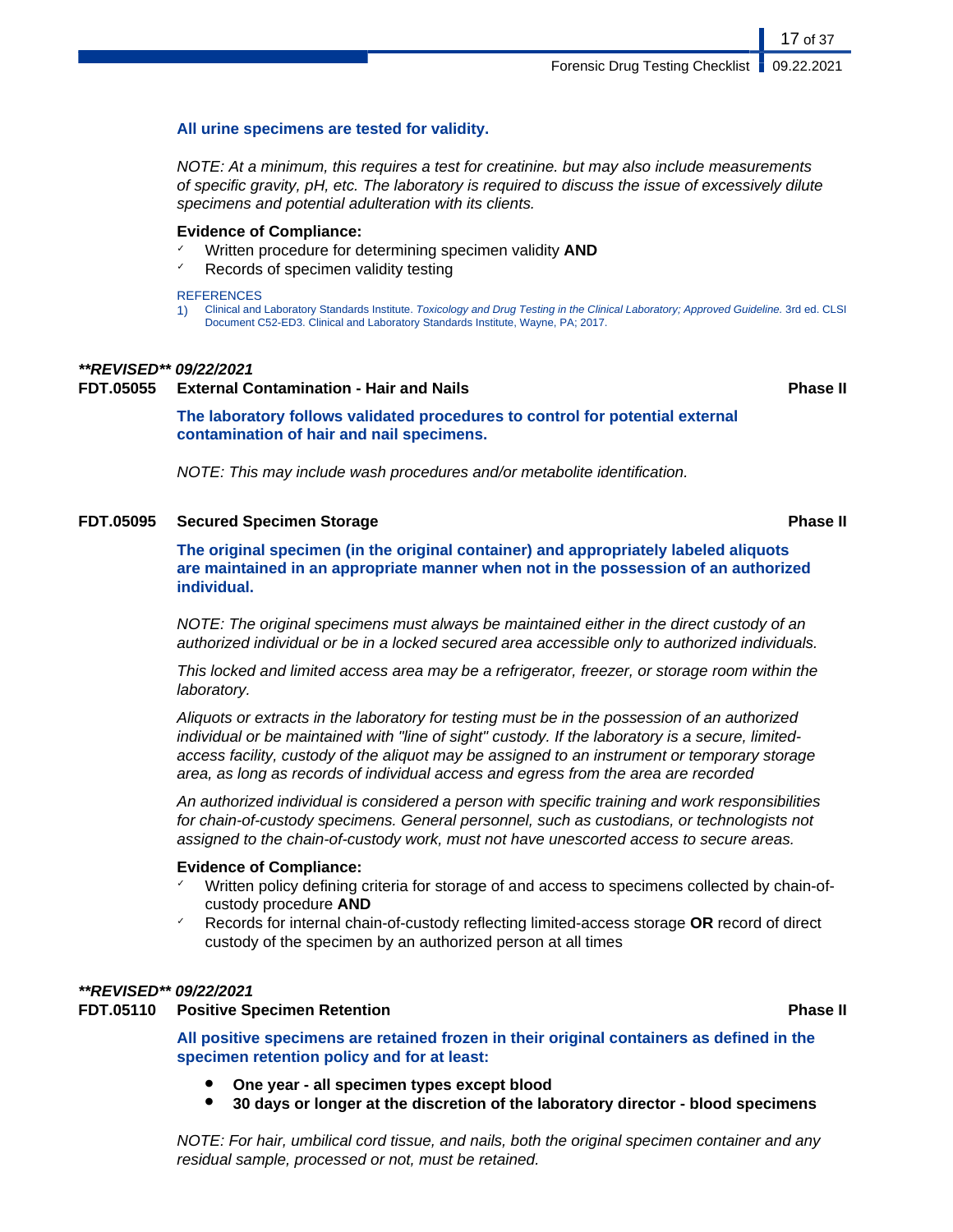Forensic Drug Testing Checklist | 09.22.2021

#### **Evidence of Compliance:**

- Retention policy for positive specimens **AND**
- $\sim$  Records of specimen disposition consistent with retention policy

#### **\*\*REVISED\*\* 09/22/2021**

#### **FDT.05800 Negative Specimen Retention Phase II**

#### **Negative specimens are retained as defined in the specimen retention policy.**

NOTE: Negative specimens must be retained for sufficient time to complete the final reporting of all specimens within a batch, including confirmation testing, and for report receipt and review by clients.

#### **Evidence of Compliance:**

Records of specimen disposition consistent with retention policy

#### **FDT.05805 Specimen Disposal Phase II**

**Disposal of positive and negative specimens is recorded on a chain-of-custody form.**

..................................

## **CERTIFICATION OF RESULTS**

### **Inspector Instructions:**

**READ** 

Sampling of certifying review of analytical and forensic records

#### **FDT.05849 Results Certification Phase II**

#### **There is a written procedure that requires a record of review of each step of the certification process.**

NOTE: The procedure must require review of the following elements for screening and confirmatory testing:

- 1. Chain-of-custody documents
- 2. Results of standards or calibrators
- 3. Results of quality controls
- 4. Identifications of specimens tested in each batch
- 5. Testing sequence of calibrators, controls, and unknowns
- 6. Results of specimens
- 7. Identity of analyst(s) performing the test

#### **FDT.05850 Certifying Review Phase II**

**The certifying review procedure requires a record that includes the identification of the reviewer, and the date of the completed review.**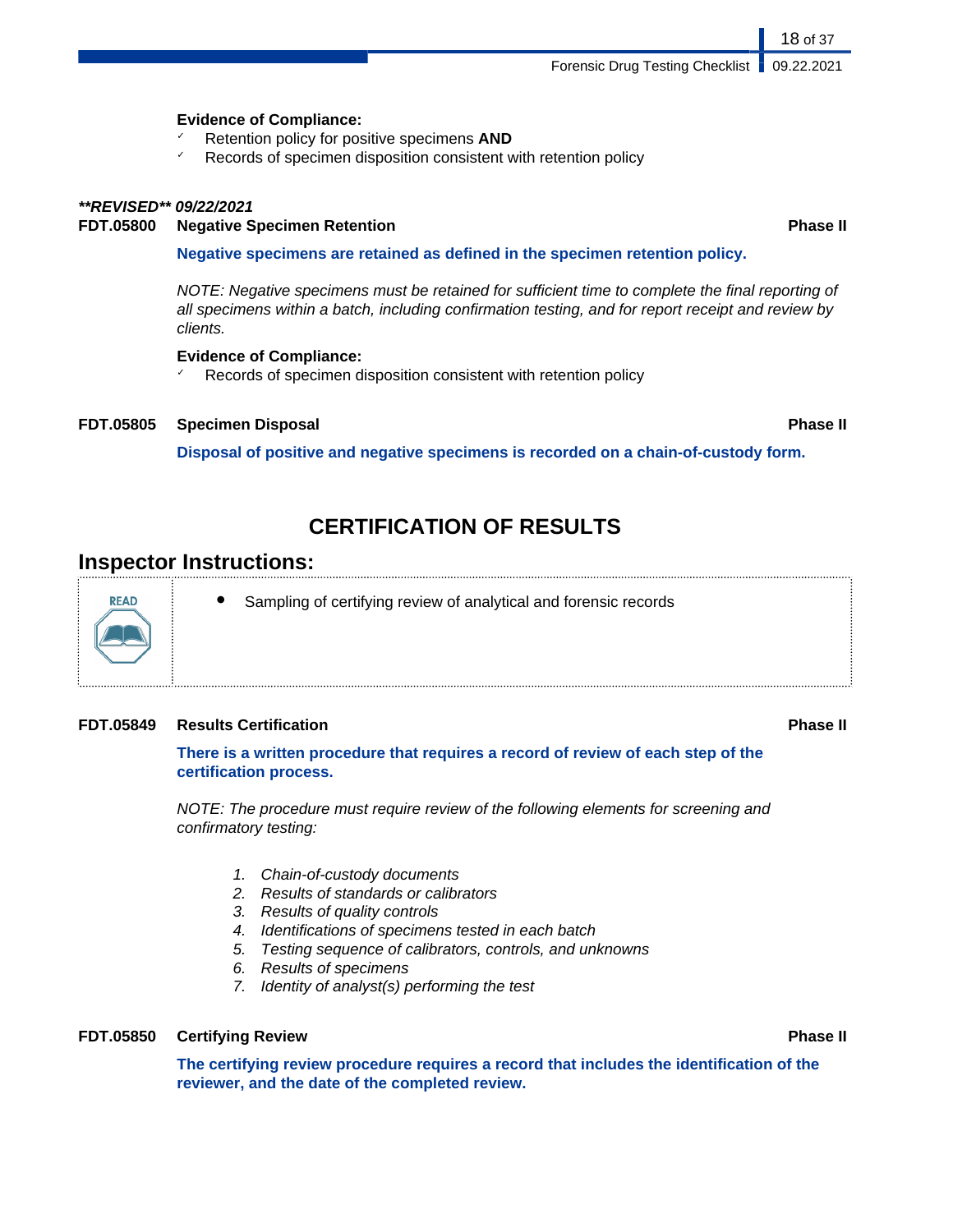# **INSPECTION OF RECORDS**

## **Inspector Instructions:**

| <b>READ</b> | Sampling of laboratory records using the following guidelines:                                                                                                                                                                                                                             |
|-------------|--------------------------------------------------------------------------------------------------------------------------------------------------------------------------------------------------------------------------------------------------------------------------------------------|
|             | At least 20% of batches originating from the time between the last on-site<br>inspection and 60 days prior to the current inspection<br>At least one batch for each drug in each matrix<br>$\circ$<br>Review of batches before and after proficiency testing failures to assess<br>$\circ$ |
|             | systematic analytical problems                                                                                                                                                                                                                                                             |
|             | Sampling of external and internal chain-of-custody records for completeness<br>(includes specimen disposition)                                                                                                                                                                             |

## **FDT.05862 Chain-of-Custody Documents Phase II The external and internal chain-of-custody records are available, and properly completed.**

## **FDT.05874 Screening/Confirmatory Tests Phase II The data from all screening and confirmatory tests are available.** NOTE: The data must include:

- 1. Results of standards or calibrators
- 2. Results of controls
- 3. Results of donor specimens tested
- 4. Laboratory identification and sequence of specimens tested
- 5. Evidence of any repeat injections, reanalysis, secondary screening, or rescreening
- 6. Identity of the individual(s) performing and reviewing the tests
- 7. Evidence of potential carryover review
- 8. Evidence of review of the completed data by a certifying official
- 9. Evidence of comparison of initial and confirmatory testing to ensure consistent results

**FDT.05886 Records Phase II**

**The records permit valid review of the data.**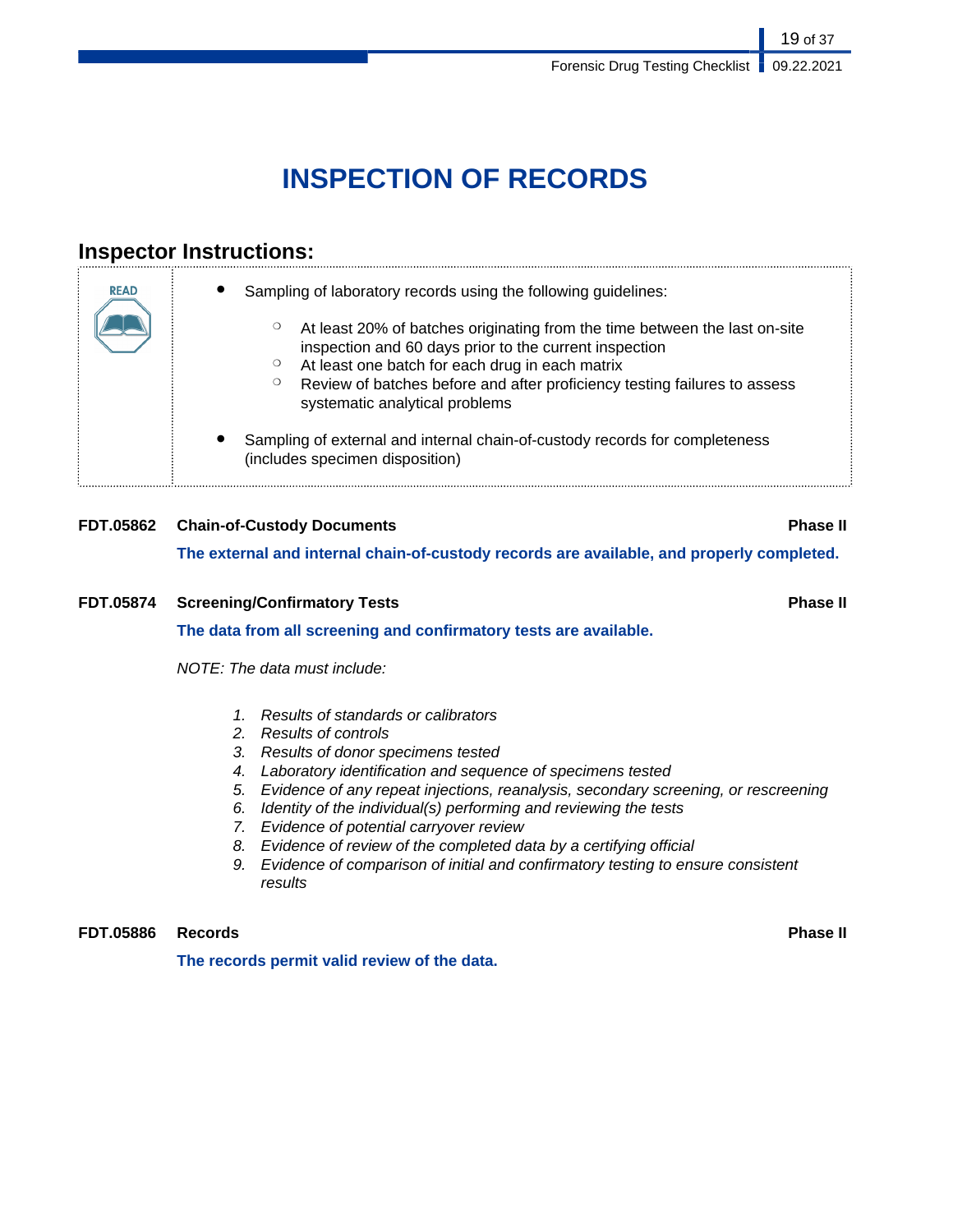20 of 37

## **REPORTING OF RESULTS**

## **Inspector Instructions:**

| <b>READ</b>     | Sampling of reporting policies and procedures (includes telephone and electronic<br>reporting)<br>Sampling of test reports as applicable (printed, FAX with record of transmission to a<br>"secure or confidential FAX", remotely printed, computer access) |
|-----------------|-------------------------------------------------------------------------------------------------------------------------------------------------------------------------------------------------------------------------------------------------------------|
|                 | How do you ensure confidentiality of donor reports?<br>How does your laboratory differentiate non-forensic drug testing from forensic drug<br>testing services?                                                                                             |
| <b>DISCOVER</b> | Examine the laboratory's reporting system. Ensure that the process provides<br>appropriate, accurate and confidential reporting.                                                                                                                            |

### **FDT.05900 Result Reporting Phase II**

### **There are written procedures for the reporting of results to clients or their representatives.**

NOTE: These procedures require that a forensic drug test report must include the following:

- 1. Date of specimen collection (when given)
- 2. Date of specimen receipt by the laboratory
- 3. Donor and client identification information
- 4. Laboratory's unique specimen identification information
- 5. Specimen matrix tested and, if hair, site of collection
- 6. Drugs analyzed as part of the forensic drug test
- 7. Cutoff values per drug for both screening and confirmation tests
- 8. Positive and/or negative results
- 9. Date of report

### **FDT.06500 Confirmed Positives Phase II**

#### **Only confirmed positives are reported as positive.**

NOTE: If the laboratory is required by clients to report non-confirmed positive results for preemployment samples, then the laboratory must have in place a system that differentiates this non-forensic drug testing service from its forensic drug testing service. If the laboratory refers some or all confirmatory testing, the laboratory's screening results must be withheld pending the receipt of the confirmatory laboratory's results.

#### **Evidence of Compliance:**

✓ Records reflecting confirmatory testing performed on positive results **OR** policy defining situations where unconfirmed positive results may be reported **AND**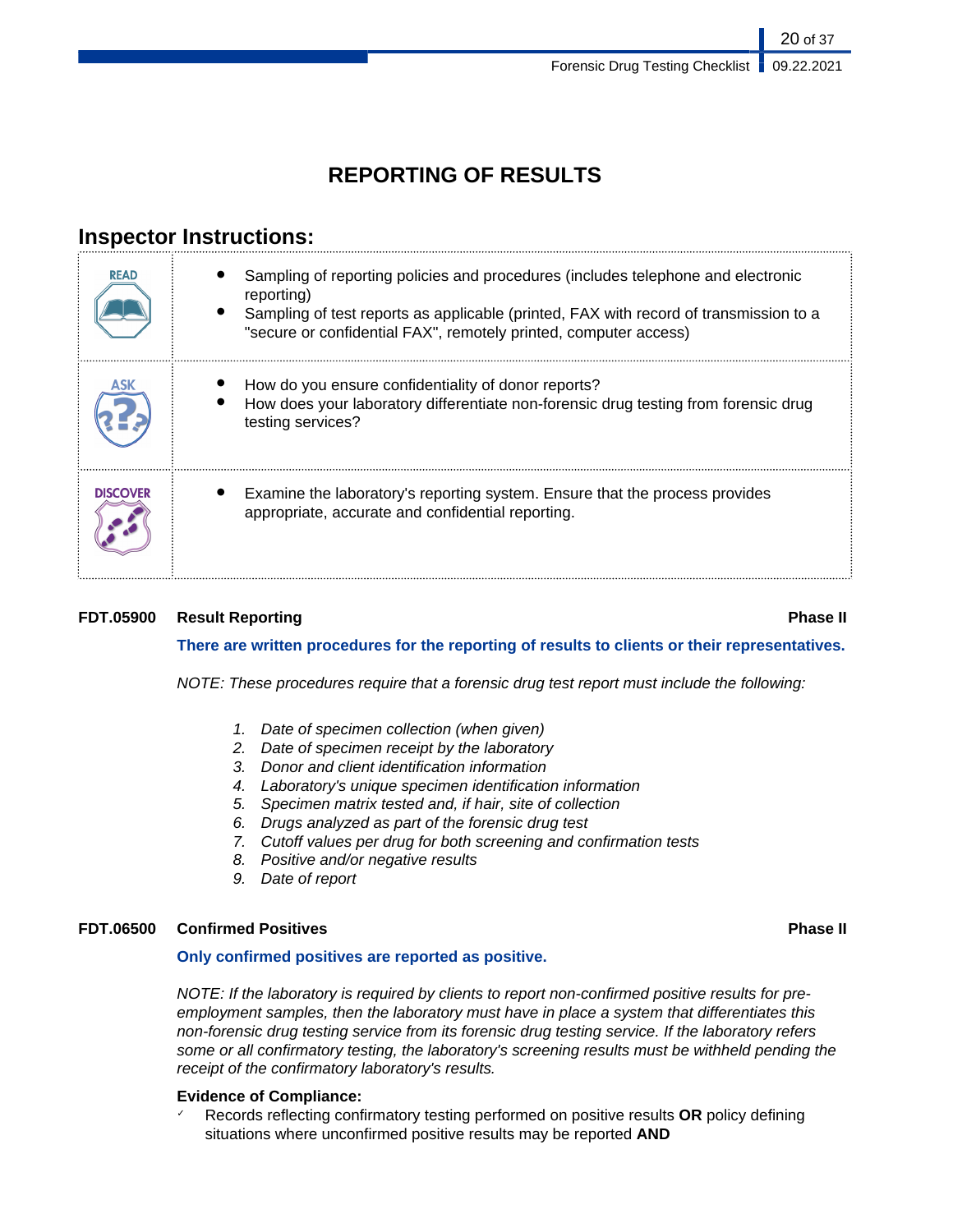Test reports with confirmed positive results **OR** patient reports with a statement that clearly differentiates the non-forensic testing result from the forensic drug testing service

#### **FDT.06600 Telephone Reporting Phase II**

#### **There are written procedures for reporting of results by telephone.**

NOTE: The CAP FDT Program does not prohibit results reporting by telephone; however, the laboratory must have a procedure for ensuring the reliability and confidentiality of telephone reports. A permanent report must follow the reporting of results by telephone.

#### **FDT.06700 Electronic Reporting Phase II**

**There are written procedures for the electronic reporting of results (eg, computer, FAX).**

#### **FDT.06800 Confidential Reporting Phase II**

**Written procedures for reporting emphasize the confidentiality of reports.**

NOTE: The reporting of forensic drug testing results must be done in a confidential manner such that only authorized personnel can receive, review, or print these results, regardless of the methods used for reporting (telephone, FAX, remote printer, computer terminal, etc.).

## **RECORDS**

## **Inspector Instructions:**

**Record retention policy** 

#### **FDT.07000 Record Retention - Forensic Drug Testing Phase II**

**There is a written policy that defines which records, and for what time periods, records are retained to meet client, legal, regulatory, and accreditation requirements.**

NOTE: The laboratory must retain the following records for at least two years:

- 1. Laboratory security access logs
- 2. Laboratory accessioning logs
- 3. Chain-of-custody records and requisitions
- 4. Analytical data from screening and confirmation analyses
- 5. Specimen reports
- 6. QC program records
- 7. Instrument maintenance/service records
- 8. Instrument calibration records
- 9. Reagent/standard/calibrator/control preparation and verification records
- 10. Method performance validation records (at least two years after retirement of procedure)



21 of 37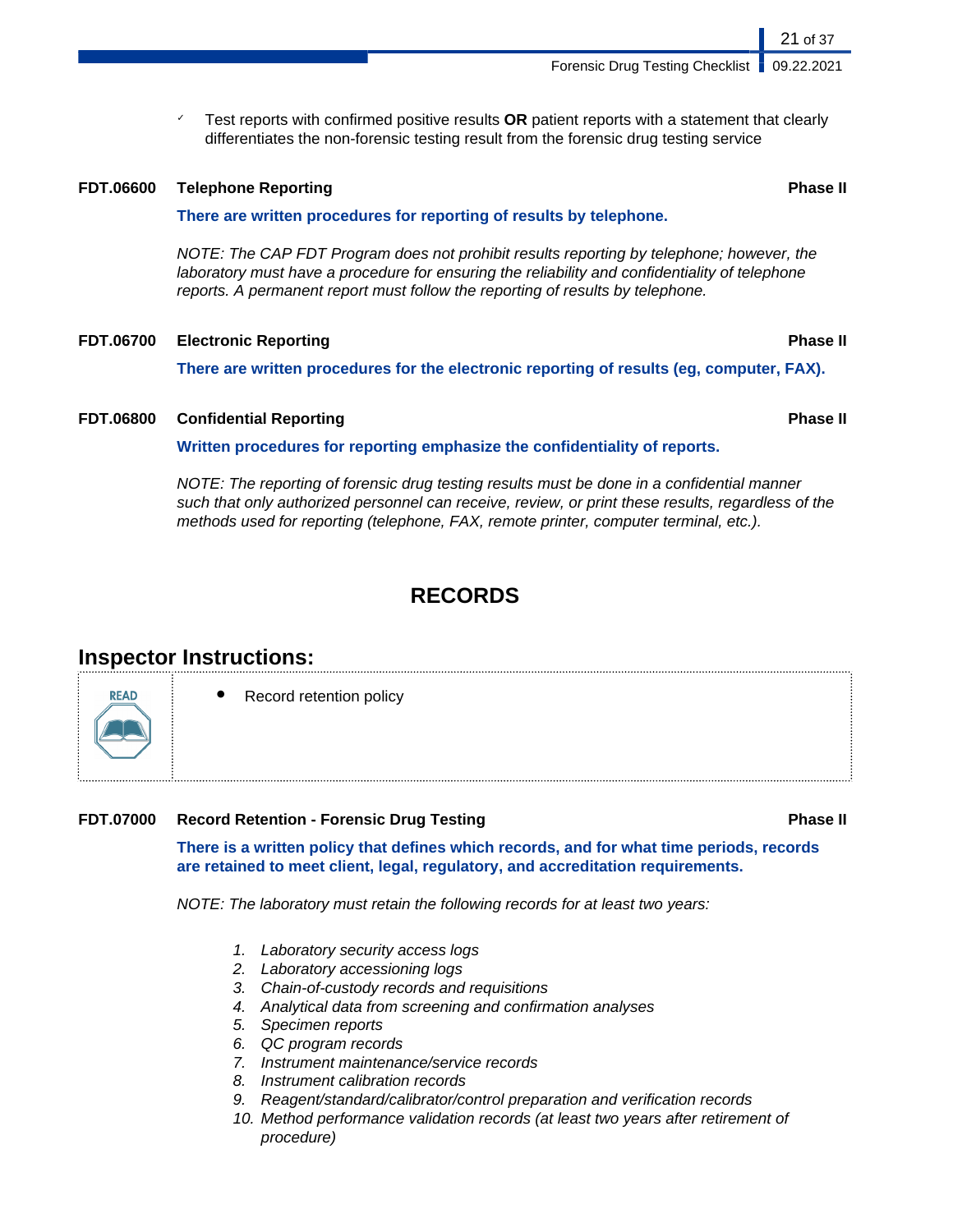Forensic Drug Testing Checklist | 09.22.2021

- 11. Personnel files on all laboratory personnel involved with the forensic drug testing performed by the laboratory
- 12. Proficiency testing survey results, reports, and corrective actions
- 13. Previous CAP FDT on-site inspection records and corrective actions
- 14. Previous CAP FDT self-inspection records and corrective actions
- 15. Previous CAP general on-site inspection records and corrective actions appropriate to the FDT laboratory

### **FDT.07100 Secured Storage Phase II**

**The records are stored in a secured area that is only accessible to authorized personnel.**

#### **Evidence of Compliance:**

Written procedure for secure storage of records

#### **FDT.07200 Record Availability Phase II**

22 of 37

**The records for the last two years are available at the time of the inspection.**

## **REAGENTS/STANDARDS/CALIBRATORS/CONTROLS**

The verification of reagents/standards/calibrators/controls (RSCC) is required and must be recorded. Several methods are acceptable, such as direct analysis with reference materials, other standards, or checking against previously validated controls. The intent is for new RSCC to be verified by an appropriate method and recorded before the RSCC is placed in service.

### **Inspector Instructions:**

| <b>READ</b>    | Sampling of verification of reagents/standards/calibrators/controls policies and<br>procedures<br>Sampling of RSCC verification records (includes certification/verification of calibrator<br>purity)<br>Sampling of control range verification records<br>Current DEA license (for US laboratories that handle pure controlled substances)                                                  |
|----------------|----------------------------------------------------------------------------------------------------------------------------------------------------------------------------------------------------------------------------------------------------------------------------------------------------------------------------------------------------------------------------------------------|
| <b>OBSERVE</b> | Sampling of RSCC materials (labeling, storage, quality of calibration standards)                                                                                                                                                                                                                                                                                                             |
|                | What is your course of action if calibration is unacceptable?<br>What is your course of action when preparing calibrators/controls in-house?<br>How does your laboratory matrix match calibrator/control materials?<br>What is your course of action if using expired RSCC materials?<br>When was the last time you performed a calibration procedure and how did you verify<br>calibration? |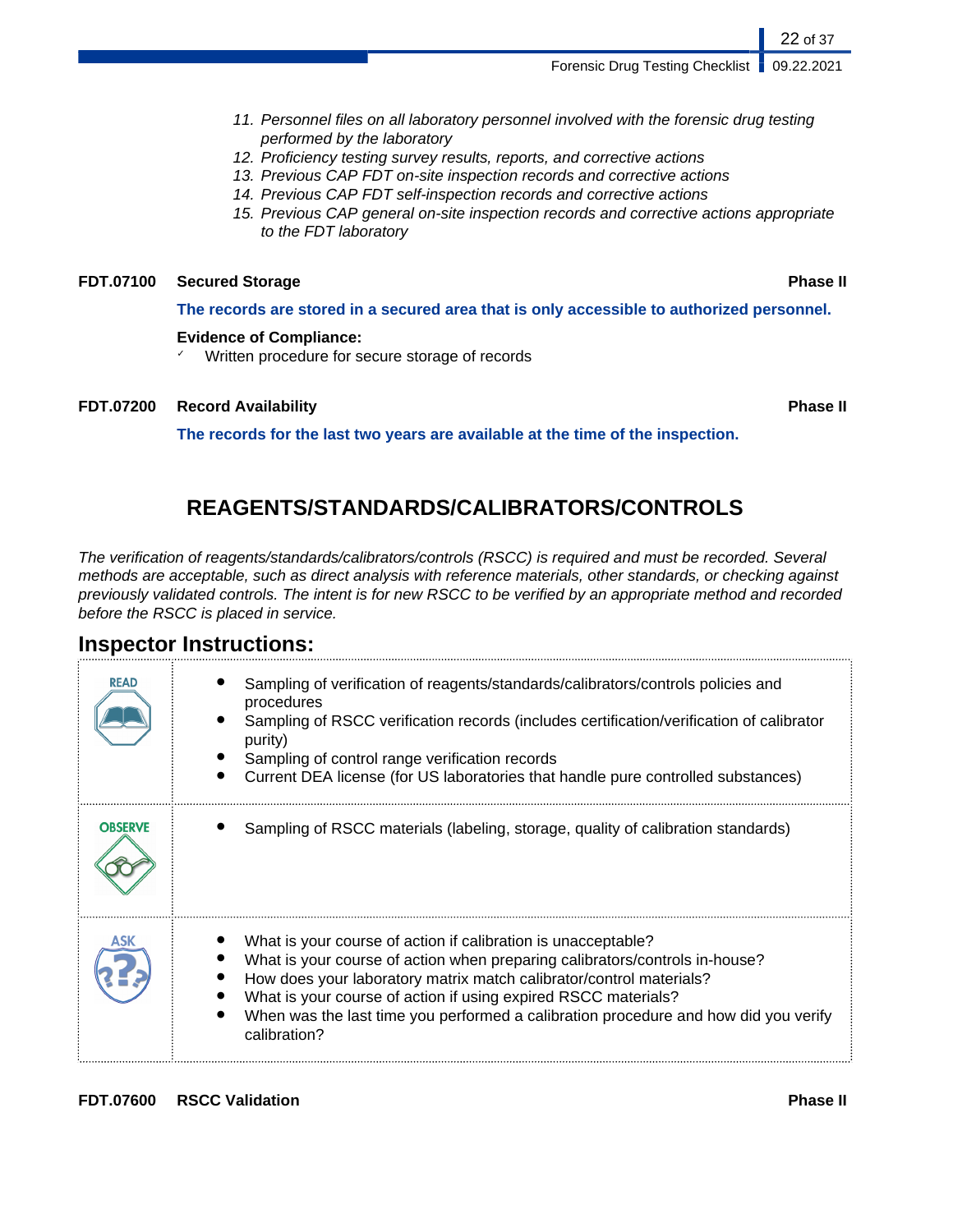**There is a written procedure that describes the system for monitoring of RSCC preparation or receipt by the laboratory and the verification of same against previously verified RSCC before they are placed into service.**

#### **FDT.17190 RSCC Labeling Phase II**

23 of 37

**RSCC are properly labeled, as applicable and appropriate, with the following elements.**

- **1. Content and quantity, concentration or titer**
- **2. Storage requirements**
- **3. Date prepared or reconstituted by laboratory**
- **4. Expiration date**
- **5. Safety precautions or warnings**

NOTE: The above elements may be recorded in a log (paper or electronic), rather than on the containers themselves, providing that all containers are identified so as to be traceable to the appropriate data in the log. While useful for inventory management, labeling with "date received" is not routinely required. There is no requirement to routinely label individual containers with "date opened"; however, a new expiration date must be recorded if opening the container changes the expiration date, storage requirement, etc.

#### **Evidence of Compliance:**

Written policy defining elements required for reagent labeling

#### **REFERENCES**

- 1) Department of Health and Human Services, Centers for Medicare and Medicaid Services. Clinical laboratory improvement amendments of 1988; final rule. Fed Register. 2003(Jan 24):7164 [42CFR493.1252(c)]
- 2) Gonzales Y, Kampa IS. The effect of various storage environments on reagent strips. Lab Med. 1997;28:135-137
- 3) Clinical and Laboratory Standards Institute (CLSI). Quality Management System: Development and Management of Laboratory Documents; Approved Guideline - Sixth Edition. CLSI document QMS02-A6 (ISBN 1-56238-869-X). Clinical and Laboratory Standards Institute, 940 West Valley Road, Suite 1400, Wayne, Pennsylvania 19087 USA, 2013.

#### **FDT.17210 RSCC Expiration Phase II**

#### **Outdated RSCC are discarded and replaced routinely.**

NOTE: Certain reagents may warrant use after the labeled expiration date. In such cases, the laboratory must have a clearly defined, written policy specifying such reagents, the circumstances under which extended usage is permitted, the control procedures for such usage, and the persons authorized to extend the usage of the RSCC.

#### **FDT.17220 Calibration/Control Materials Phase II**

#### **High quality drug calibration standards and control materials are used whenever possible.**

NOTE: Calibrators or calibration standards are test materials with defined values that establish the relationship between the response measurement and the output values. "Calibration standard" refers to a primary reference material that is of fixed or known composition. "Calibrators" are secondary materials and are the test materials most often used by laboratories for calibration. Control materials should have known values, and be independent of the calibrators provided by the manufacturer of a method system, if possible.

#### **Evidence of Compliance:**

Written procedure defining the use of appropriate calibration/control materials

**The quality of drug calibration standards is recorded.**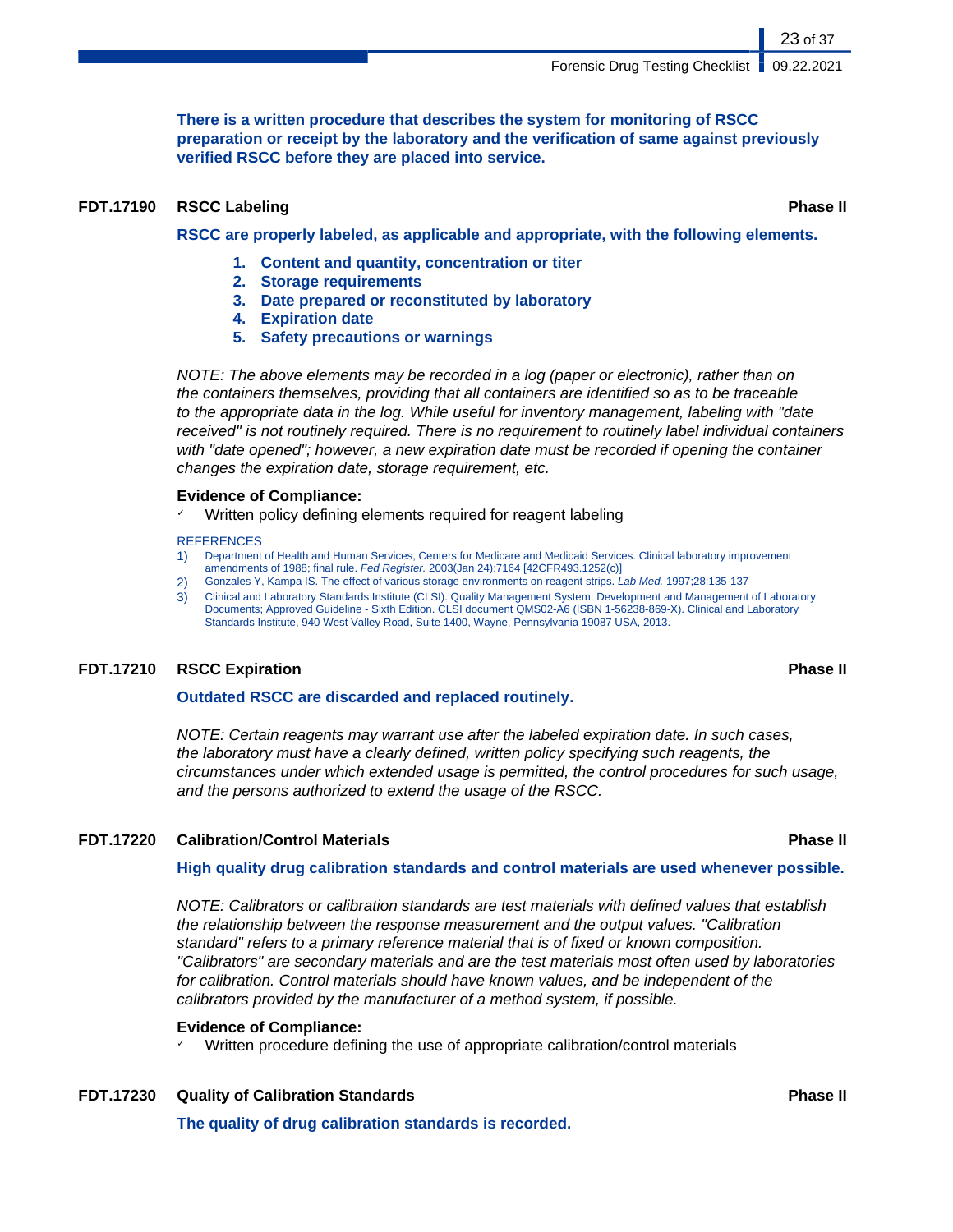NOTE: The laboratory may use manufacturer's certification data for the purity of the drug calibration standards, but must still independently record the quantitative accuracy of any calibrator solutions created from the calibration standard. If manufacturer's certification of purity is not available, then the laboratory must validate the purity by determining if any significant extraneous compounds are present, using the appropriate analytical methods. Minimum requirements would be the analysis of a pure drug standard solution using GC/MS (or the same method used for drug confirmation analysis) to demonstrate that no interfering compounds are present.

#### **FDT.17330 Calibrator Preparation Phase II**

**If the laboratory prepares calibrators and controls in-house, it uses different sources or lot numbers of drug calibration standards (when possible) for the creation of calibrators and controls, or at least prepares these materials separately.**

#### **Evidence of Compliance:**

✓ Written procedure for in-house preparation of calibrators and controls

### **FDT.17363 Control Matrix Phase II**

**Control material is matrix-matched or validated against the matrix by the laboratory.**

#### NOTE:

- 1. Urine: Urine based matrix
- 2. Oral-Fluid: Buffer/preservative solution from the collection device or purified saliva as appropriate
- 3. Hair: Negative hair digest or extract
- 4. Blood: Whole blood, plasma, or serum based matrix, as appropriate
- 5. Other materials may be used if validated by the laboratory and shown to be equivalent to the above

#### **Evidence of Compliance:**

✓ Written procedure defining use of matrix-matched controls **OR** records of validation when differing matrices are used

#### **FDT.17396 Calibrator Matrix Phase II**

#### **Calibration material is matrix-matched or validated against the matrix by the laboratory.**

NOTE:

- 1. Urine: Urine based matrix
- 2. Oral-Fluid: Buffer/preservative solution from the collection device or purified saliva as appropriate
- 3. Hair: Negative hair digest or extract
- 4. Blood: Aqueous calibrators when appropriate
- 5. Other materials may be used if validated by the laboratory and shown to be equivalent to the above

#### **Evidence of Compliance:**

✓ Written procedure defining use of matrix-matched calibrators **OR** records of validation when differing matrices are used

24 of 37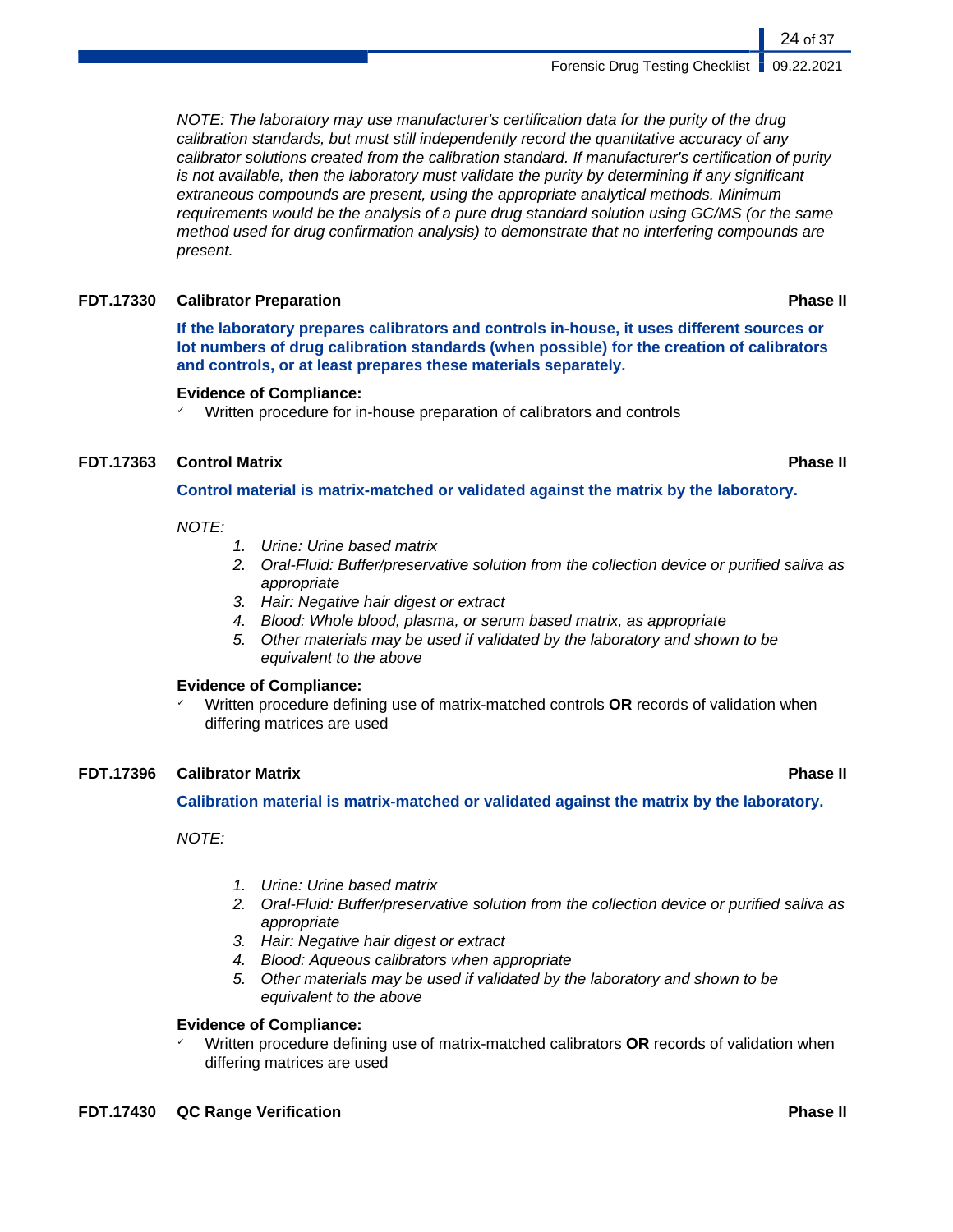#### **For quantitative tests, a statistically valid target range has been established for each lot of control material by repetitive analysis in runs that include previously tested control materials.**

#### **Evidence of Compliance:**

- Written procedure defining methods used to establish control ranges AND
- ✓ Records of control range verification for each lot

#### **FDT.17530 Pure Controlled Substances Phase II**

25 of 37

**If the laboratory procedures require the use of chemicals (for standards, controls, etc.) covered by the Controlled Substances Act, the laboratory maintains appropriate licenses.**

NOTE: The intent is to be compliant with national, federal, state (or provincial), and local laws and regulations.

For US laboratories, a DEA license, and in some states a State license, is required for controlled substances. A DEA license is not required for certain commercial solutions of controlled substances.

# **PROCEDURES AND TEST SYSTEMS**

## **Inspector Instructions:**



- If problems are identified during the review of the methods and instrument systems, or when asking questions, further evaluate the laboratory's responses, corrective actions and resolutions
- Select a representative assay and follow the entire process from specimen receipt to final result reporting

## **METHOD PERFORMANCE VALIDATION**

The laboratory must validate all analytical methods. All current screening and confirmatory analytical methods for drugs must have method performance validation data on file and available for review.

## **Inspector Instructions:**

| <b>READ</b>     | Initial validation and method validation evaluation policy and procedure<br>Method validation records                                                                                                                                                  |
|-----------------|--------------------------------------------------------------------------------------------------------------------------------------------------------------------------------------------------------------------------------------------------------|
| <b>DISCOVER</b> | If problems are identified during the review of method validation studies, or when<br>asking questions, further evaluate the laboratory's responses, corrective actions and<br>resolutions<br>Select a recent method validation and review all records |

### **FDT.19930 Initial Validation Phase II**

**There is a written procedure for method validation.**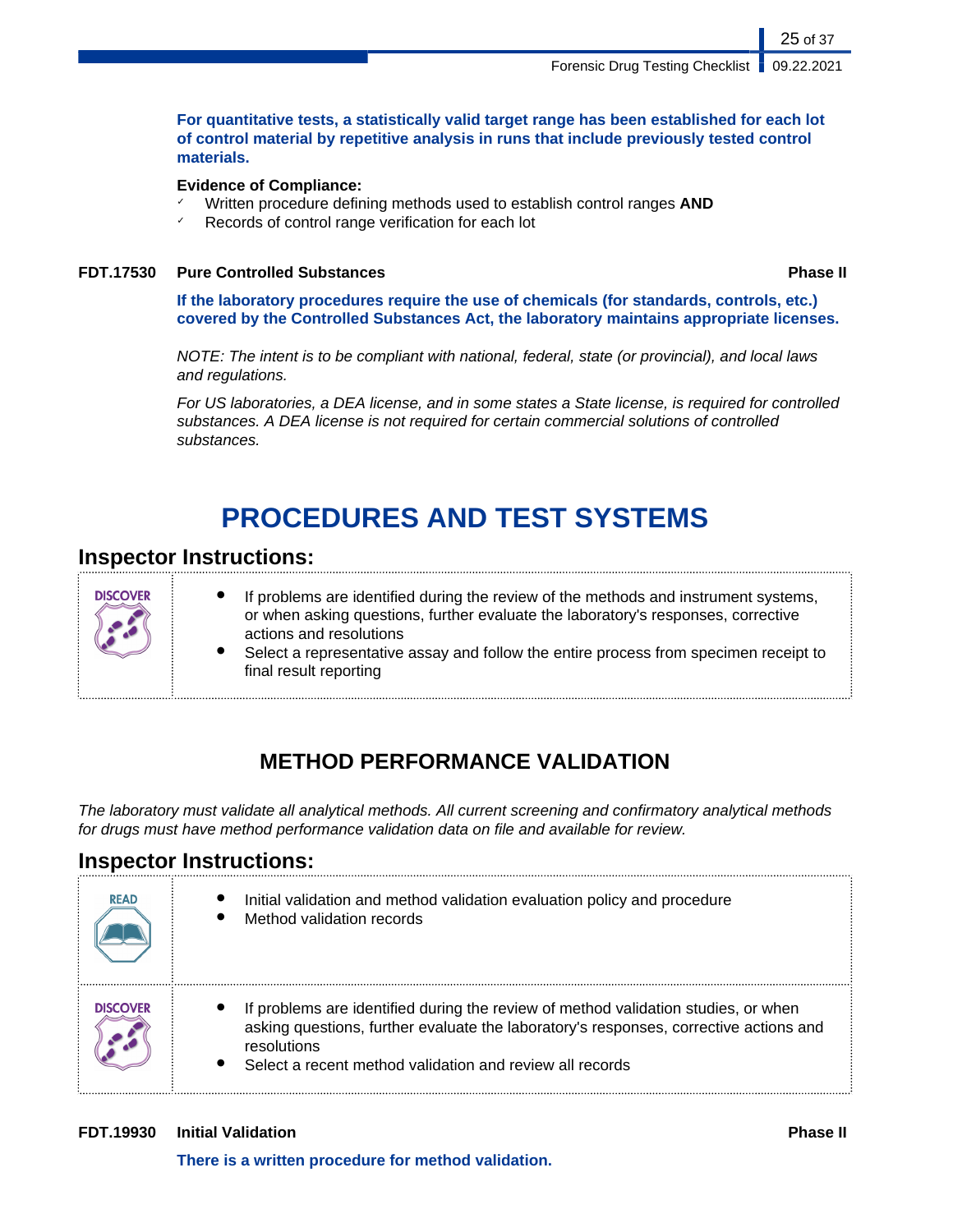#### **FDT.20030 Method Validation Evaluation Phase II**

**The method validation procedure requires that method performance specifications are evaluated and the review is recorded.**

NOTE: The specifications must include the following elements:

- 1. Accuracy (comparison to reference methods or reference standards)
- 2. Precision (determined at the cutoff value(s))
- 3. Analytical sensitivity (LOD) must be determined for confirmation procedures
- 4. Analytical specificity (ie, relevant interferences)
- 5. Linearity for quantitative methods including LOQ, which must be determined
- 6. Carryover potential

#### **REFERENCES**

- 1) Department of Health and Human Services, Centers for Medicare and Medicaid Services. Clinical laboratory improvement amendments of 1988; final rule. Fed Register. 1992(Feb28):7164 [42CFR493.1213]
- 2) Department of Health and Human Services, Centers for Medicare and Medicaid Services. Medicare, Medicaid and CLIA programs; CLIA fee collection; correction and final rule. Fed Register. 1993(Jan 19):5230-5231 [42CFR493.1202, 493.1203, 493.1213]

### **FDT.20130 Method Validation Records Phase II**

**The records for method performance validation are complete for all forensic drug testing analytical methods and sample types.**

#### **FDT.20163 Method Performance Annual Verification Phase II**

**There is a procedure for verification of confirmation method performance at least annually and results are recorded.**

NOTE: The verifications must, at least, include the following elements:

- 1. Precision (determined at the cutoff value(s))
- 2. Analytical sensitivity (LOD)
- 3. Linearity including LOQ
- 4. Carryover potential

#### **REFERENCES**

- 1) Department of Health and Human Services, Centers for Medicare and Medicaid Services. Clinical laboratory improvement
- amendments of 1988; final rule. Fed Register. 1992(Feb28):7164 [42CFR493.1213]
- 2) Department of Health and Human Services, Centers for Medicare and Medicaid Services. Medicare, Medicaid and CLIA programs; CLIA fee collection; correction and final rule. Fed Register. 1993(Jan 19):5230-5231 [42CFR493.1202, 493.1203, 493.1213]

26 of 37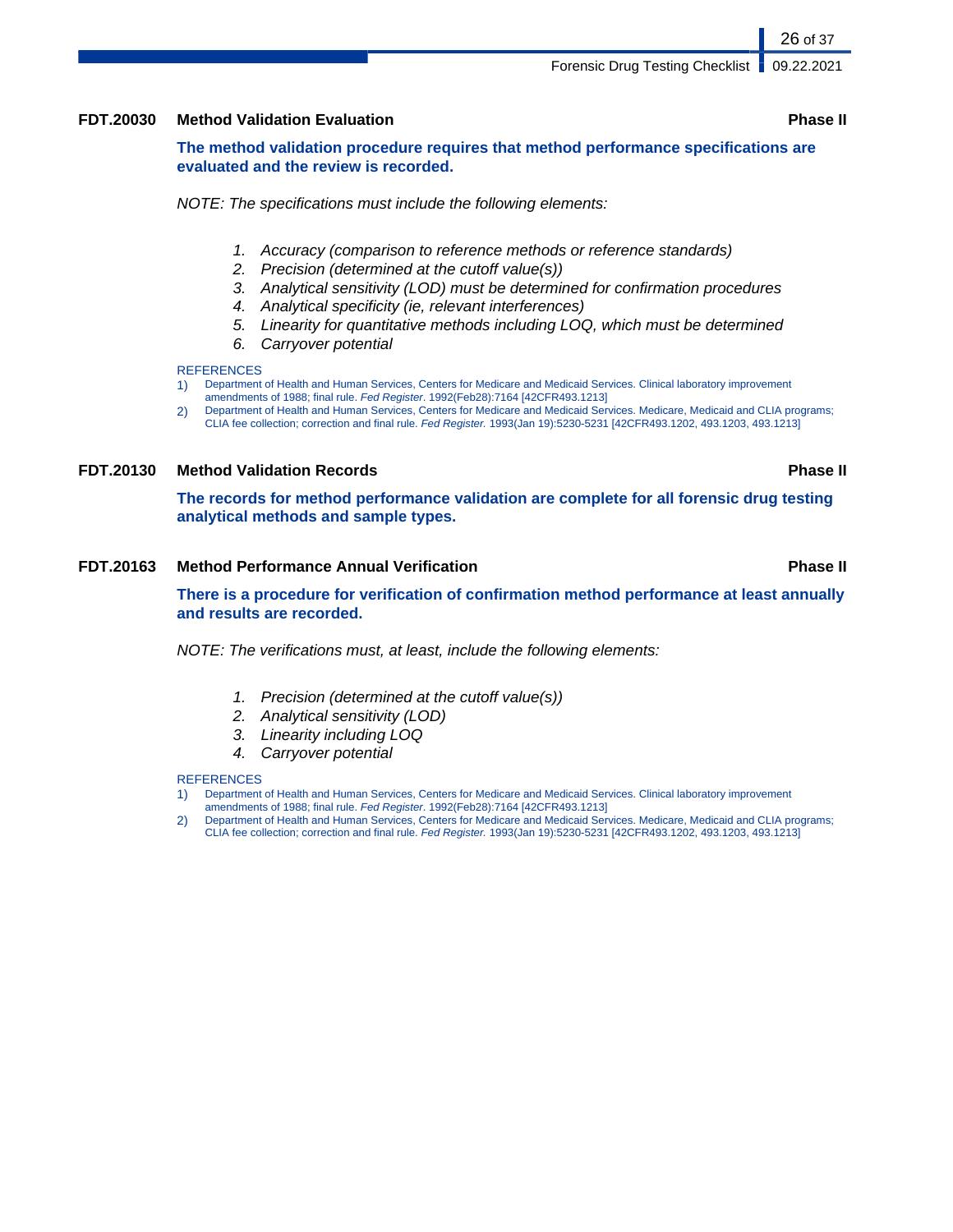## **IMMUNOASSAYS**

## **Inspector Instructions:**

| <b>READ</b>    | Sampling of immunoassay policies and procedures (includes re-analysis and<br>secondary screening information)<br>Validation data for modifications, if applicable<br>Sampling of calibration data |
|----------------|---------------------------------------------------------------------------------------------------------------------------------------------------------------------------------------------------|
| <b>OBSERVE</b> | Multi-well plate procedure                                                                                                                                                                        |
|                | How are you assured your automatic pipetting systems exhibit no carryover effects?                                                                                                                |

### **FDT.20980 Pipette Carryover Phase II**

#### **The laboratory has evaluated its automatic pipetting systems for carryover.**

NOTE: The laboratory must have written procedures in place for evaluating whether carryover effects are present. One suggested method is to run known high samples (calibrators, standards, reference material, assayed controls), followed by known low samples to see if the results of the low-level material are affected. If carryover is detected, the laboratory must determine the level beyond which low-level samples are affected and this must be defined in the procedure. Results of each analytical run must be reviewed to ensure that no results exceed this level. If results that exceed the defined level are detected, then the appropriate course of action must be defined (repeat subsequent samples, for example).

#### **Evidence of Compliance:**

Records of reassessment of samples with potential carryover

#### **REFERENCES**

1) Clinical and Laboratory Standards Institute. Laboratory Instrument Implementation, Verification, and Maintenance; Approved Guideline. CLSI Document GP31-A. Clinical and Laboratory Standards Institute, Wayne, PA; 2009.

### **FDT.20996 Multi-Well Plate Phase II**

**If a multi-well plate procedure is used, the laboratory has taken appropriate steps to prevent cross-contamination.**

NOTE: The laboratory must have a written procedure to prevent contamination into or between wells of multi-well plates.

### **FDT.21030 Calibration Materials Phase II**

**Appropriate calibrators are used.**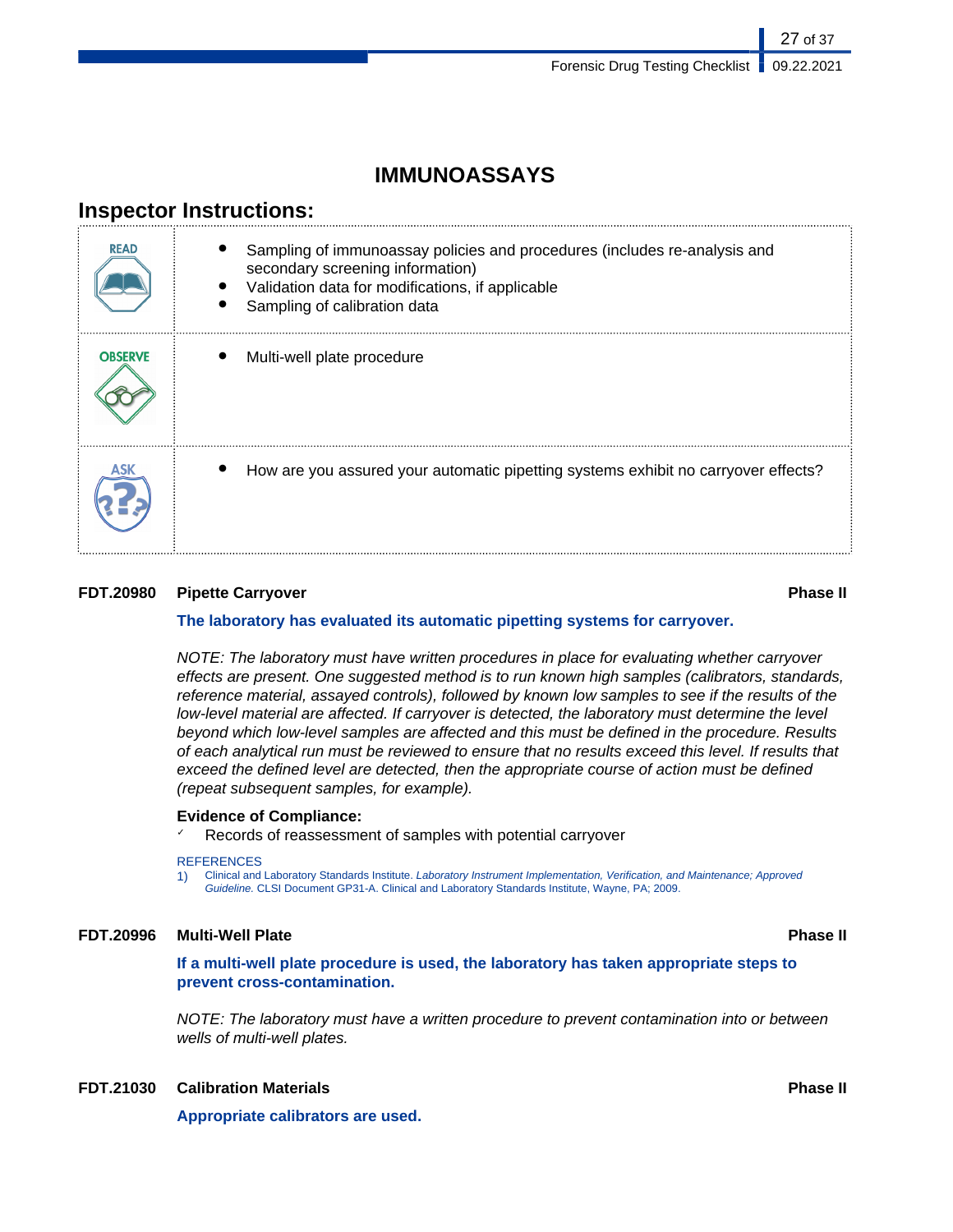Forensic Drug Testing Checklist | 09.22.2021

NOTE: Appropriate calibrators for screening assays should consist of at least one positive calibrator. If only one calibrator is used, it must be at the declared cutoff value(s).

Laboratories may use historical calibrations; however, controls must be run with each batch to verify the calibration. In addition, the laboratory must have validated the stability of the calibration, and have a record of the validation.

#### **Evidence of Compliance:**

- ✓ Written procedure defining use of appropriate calibrators **AND**
- ✓ Records of calibration

#### **FDT.21130 Analytical Data Phase II**

**The analytical data is presented to permit scientific review of the data for calibrators, controls and unknowns by the analyst.**

#### **FDT.21430 Spectrophotometer Calibration Phase II**

**Spectrophotometers, if part of an immunoanalyzer, are calibrated at the frequency and as directed by the instrument manufacturer, and results recorded.**

#### **Evidence of Compliance:**

- ✓ Written procedure for spectrophotometer calibration **AND**
- Records of calibration at defined frequency

#### **FDT.21680 Reanalysis/Secondary Screening Phase II**

**There is a written policy defining situations when reanalysis and secondary screening are indicated.**

## **LIQUID CHROMATOGRAPHY (LC)**

This section covers the LC inlet system of LC/MS and LC/MS/MS instruments.

### **Inspector Instructions:**

| <b>READ</b> | Sampling of LC policies and procedures<br>Sampling of LC control, calibration/standards records<br>Sampling of column verification records                                                             |
|-------------|--------------------------------------------------------------------------------------------------------------------------------------------------------------------------------------------------------|
| ASK         | How does your laboratory ensure appropriate extracted calibrator(s) are analyzed?<br>How does your laboratory evaluate potential carryover?<br>When are reinjection or reanalysis procedures required? |

#### **FDT.22130 Instrument Operation Phase II**

**There are written procedures for calibration and operation of LC equipment.**

**FDT.22150 Calibration and Calibration Verification Phase II**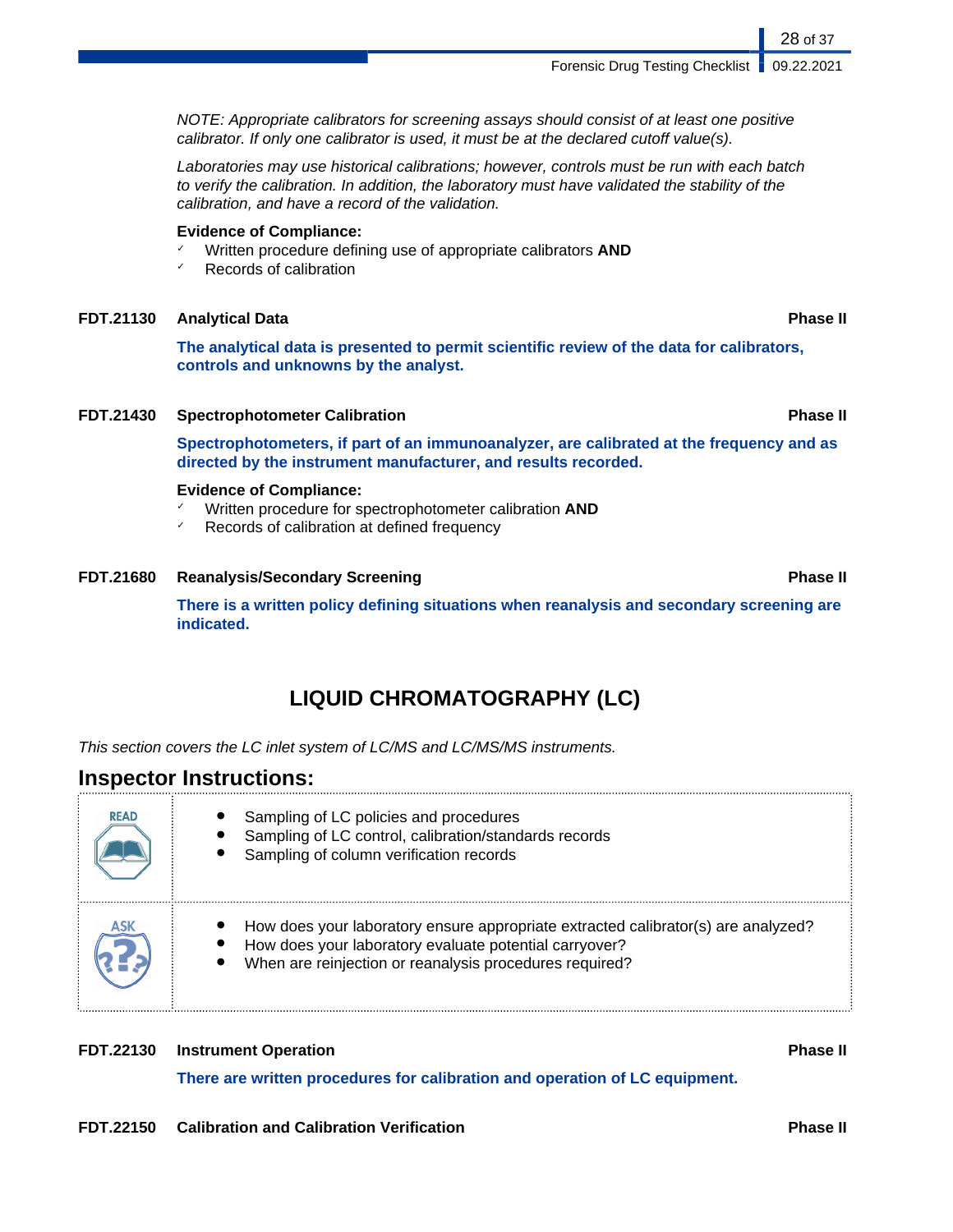### **Appropriate calibration or calibration verification is performed on each day of testing or following the manufacturer's instructions.**

NOTE: For qualitative assays, an appropriate calibrator should be run at normal and abnormal levels. For quantitative assays, a multipoint calibration may be required if the measurement has a non-linear response. For some assays, a level near the assay's limit of detection (LOD) or at critical decision point(s) is needed. For measurement systems that have a linear response verified by periodic multipoint calibration verification and AMR verification protocols, a calibration procedure that uses a single calibrator at an appropriate concentration is acceptable. Analyses based on a single point calibration must be controlled by appropriate quality control samples. In addition, inclusion of a negative control (reagent blank) is good laboratory practice.

#### **Evidence of Compliance:**

- ✓ Written procedure for calibration/calibration verification **AND**
- ✓ Records of calibration/calibration verification

### **FDT.22230 Column Performance Phase II**

#### **The procedure requires monitoring the performance of the column on each day of use.**

NOTE: Unextracted standards, extracted calibrators or controls, typically containing the target compound(s) may be analyzed each day of use to monitor critical aspects of LC performance. Criteria for evaluating such parameters as retention time, relative retention time, separation of closely eluting compounds of interest, plates, chromatography quality and detector response should be established and monitored. Records must be retained.

#### **FDT.22280 Extracted Calibrators Phase II**

**The written procedure requires that an appropriate extracted calibrator(s) is analyzed with each batch of samples.**

NOTE: At least one extracted calibrator at the commonly accepted cut-off for single-point calibration, or multiple calibrators above and below the commonly accepted cut-off for multipoint calibration, must be analyzed with each run.

Laboratories may use historical calibrations; however, controls must be run with each batch to verify the calibration. In addition, the laboratory must have a record of the validation of the stability of the calibration.

#### **FDT.22330 Daily QC Phase II**

**The written procedure requires that appropriate controls are extracted and analyzed with each batch of specimens.**

NOTE: See General Quality Control section for specific controls required.

#### **FDT.22430 Internal Standard Phase II**

#### **Internal standards are used as appropriate.**

NOTE: An internal standard is not required for FDA-cleared/approved kits where an internal standard is not used. For a qualitative assay, the use of an internal standard is appropriate if sample preparation includes an extraction step(s), there is low or variable analyte recovery, and/ or an accurate sample injection volume is important.

#### **Evidence of Compliance:**

✓ Written policy defining the use of the internal standard **OR**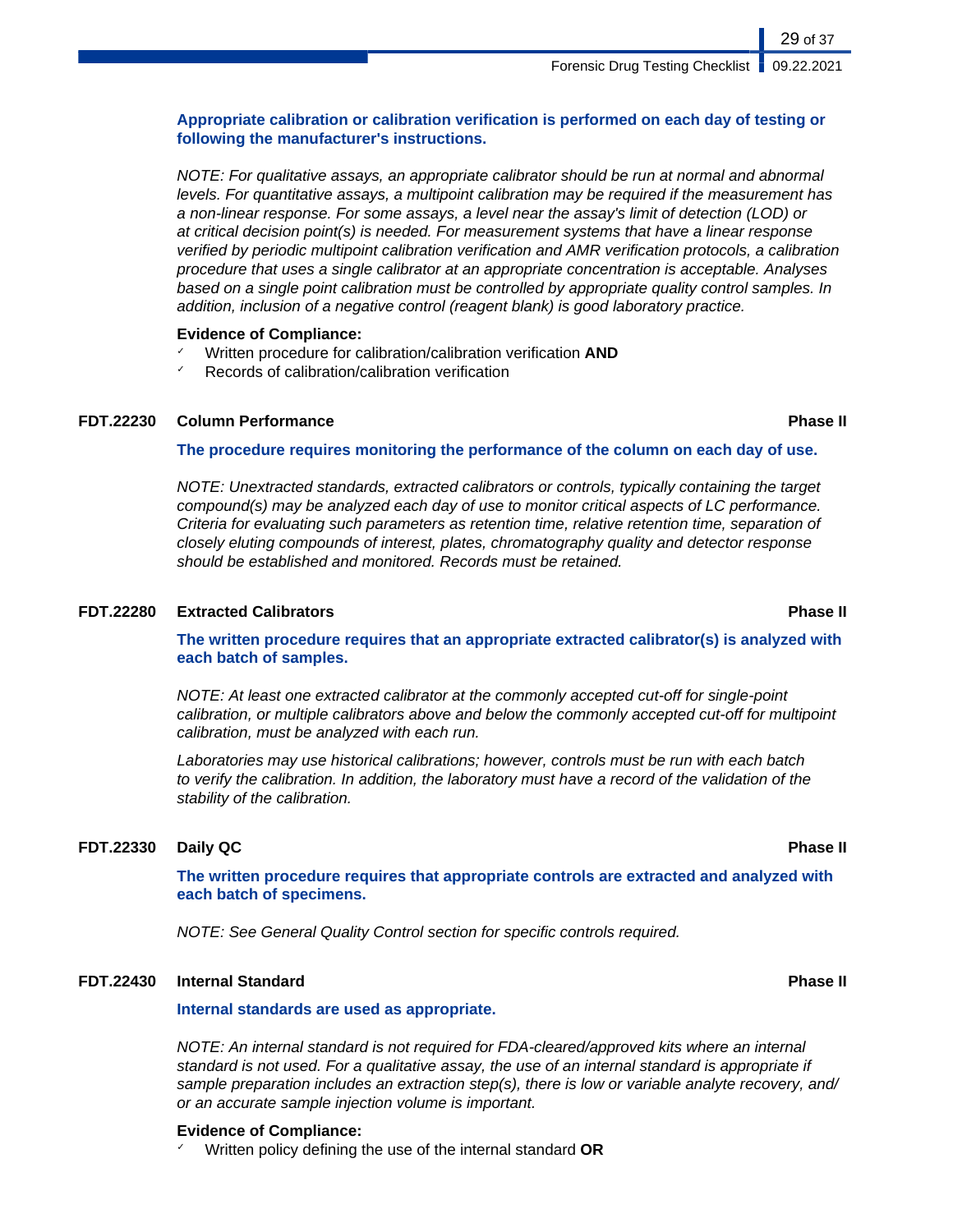✓ Written justification for not using an internal standard in assay

### **FDT.22830 LC Records Phase II**

**Specimen run order, chromatographic peak shape and retention time for calibrators, controls and unknowns are recorded and maintained for review.**

### **FDT.22930 Analytical Data Phase I**

**The analytical data are presented to permit scientific review by the analyst of the data for calibrators, controls, and unknowns.**

### **FDT.23030 Carryover Detection Phase II**

### **There is a procedure for detection and evaluation of potential carryover.**

NOTE: No matter what type of injection is used, the procedure must address criteria for the evaluation of potential carryover from a preceding elevated (high concentration) sample to the following sample in each analytical batch analysis.

### **Evidence of Compliance:**

✓ Records for reassessment of samples with potential carryover

### **FDT.23080 Reinjection/Reanalysis Phase II**

**There is a written policy defining situations when reinjection or reanalysis are indicated.**

# **GAS CHROMATOGRAPHY (GC)**

This section covers GC instruments with various detectors, including mass spectrometers. The program allows the use of flame ionization detection for testing of ethanol only. All other drugs must be confirmed by mass spectrometric methods.

## **Inspector Instructions:**

| <b>READ</b> | Sampling of GC policies and procedures<br>Sampling of GC control, calibration/standards records<br>Sampling of column verification records |
|-------------|--------------------------------------------------------------------------------------------------------------------------------------------|
|             | How does your laboratory evaluate potential carryover?<br>When are reinjection or reanalysis procedures required?                          |

### **FDT.23230 Instrument Operation Phase II**

### **There are written procedures for calibration and operation of GC equipment.**

#### REFERENCES

1) Clinical and Laboratory Standards Institute (CLSI). Gas Chromatography/Mass Spectrometry Confirmation of Drugs; Approved Guideline - Second Edition. CLSI Document C43-A2. (ISBN 1-56238-720-0). Clinical and Laboratory Standards Institute, 940 West Valley Road, Wayne, PA 19087-1898, USA, 2010.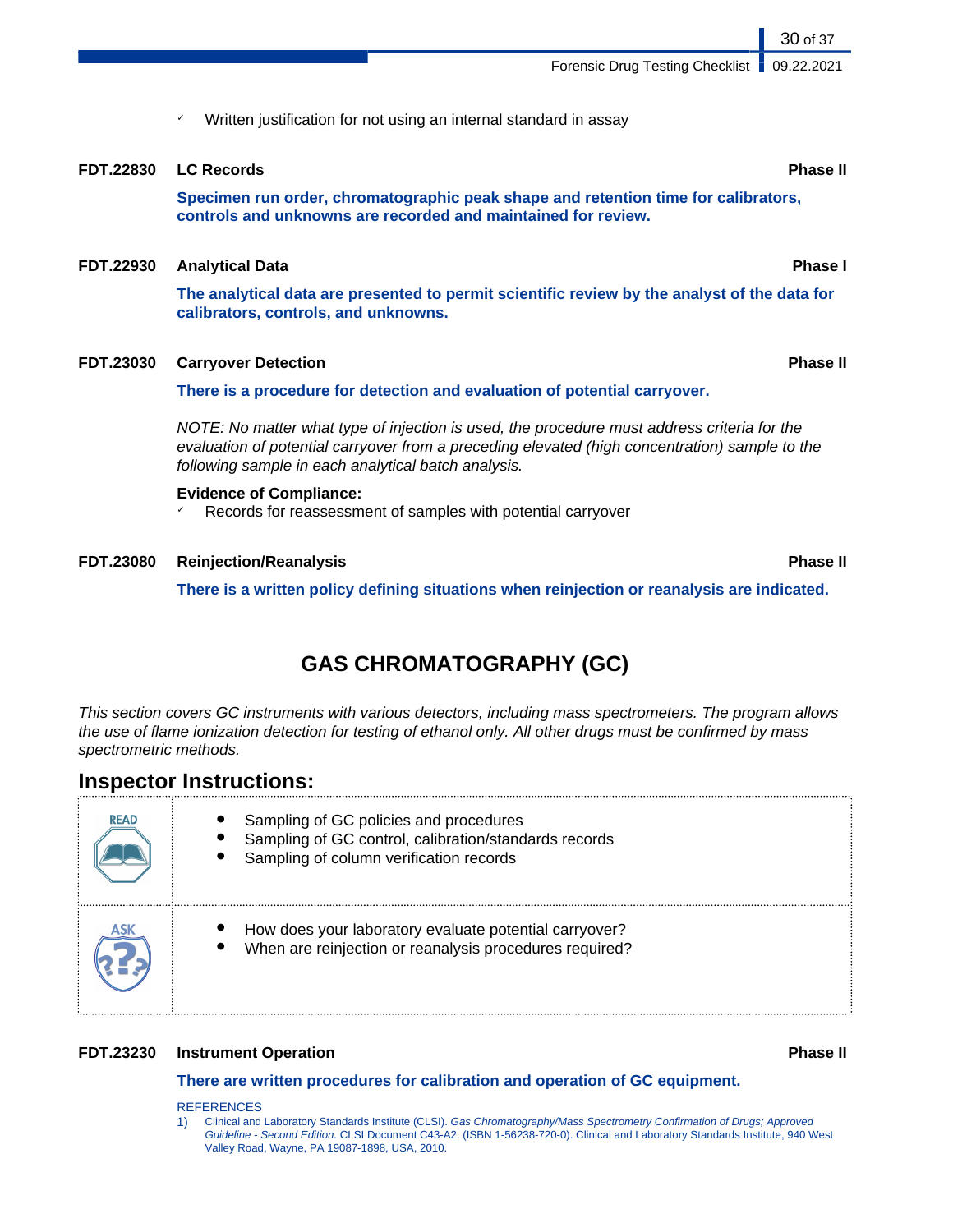#### **FDT.23250 Calibration and Calibration Verification Phase II**

**Appropriate calibration or calibration verification is performed on each day of testing or following the manufacturer's instructions.**

NOTE: For qualitative assays, an appropriate calibrator should be run at normal and abnormal levels. For quantitative assays, a multipoint calibration may be required if the measurement has a non-linear response. For some assays, a level near the assay's limit of detection (LOD) or at critical decision point(s) is needed. For measurement systems that have a linear response verified by periodic multipoint calibration verification and AMR verification protocols, a calibration procedure that uses a single calibrator at an appropriate concentration is acceptable. Analyses based on a single point calibration must be controlled by appropriate quality control samples. In addition, inclusion of a negative control (reagent blank) is good laboratory practice.

#### **Evidence of Compliance:**

- ✓ Written procedure for calibration/calibration verification **AND**
- ✓ Records of calibration/calibration verification

#### **FDT.23330 Column Performance Phase I**

#### **The procedure requires monitoring the performance of the column on each day of use.**

NOTE: Good laboratory practice dictates the use of a system to monitor the performance of the GC column. Unextracted standards, extracted calibrators or controls, typically containing the target compound(s), may be analyzed on each day of use to monitor critical aspects of GC performance. Criteria for evaluating such parameters as retention time, relative retention time, separation of closely eluting compounds of interest, plates, and chromatography quality should be established and monitored. Records must be retained.

#### **FDT.23380 Extracted Calibrators Phase II**

**The procedure requires that appropriate extracted calibrator(s) be analyzed with each batch of samples.**

NOTE: At least one extracted calibrator at the commonly accepted cutoff for single-point calibration, or multiple calibrators above and below the commonly accepted cutoff for multipoint calibration, must be analyzed with each run.

Laboratories may use historical calibrations; however, controls must be run with each batch to verify the calibration. In addition, the laboratory must have a record of the validation of the stability of the calibration.

#### **FDT.23430 Daily QC Phase II**

**The written procedure requires that appropriate controls be extracted and analyzed with each batch of samples.**

NOTE: See General Quality Control section for specific controls required.

#### **FDT.23530 Internal Standard Phase II**

**Internal standards are used as appropriate.**

NOTE: An internal standard is not required for FDA-cleared/approved kits where an internal standard is not used. For a qualitative assay, the use of an internal standard is appropriate if sample preparation includes an extraction step(s), there is low or variable analyte recovery, and/ or an accurate sample injection volume is important.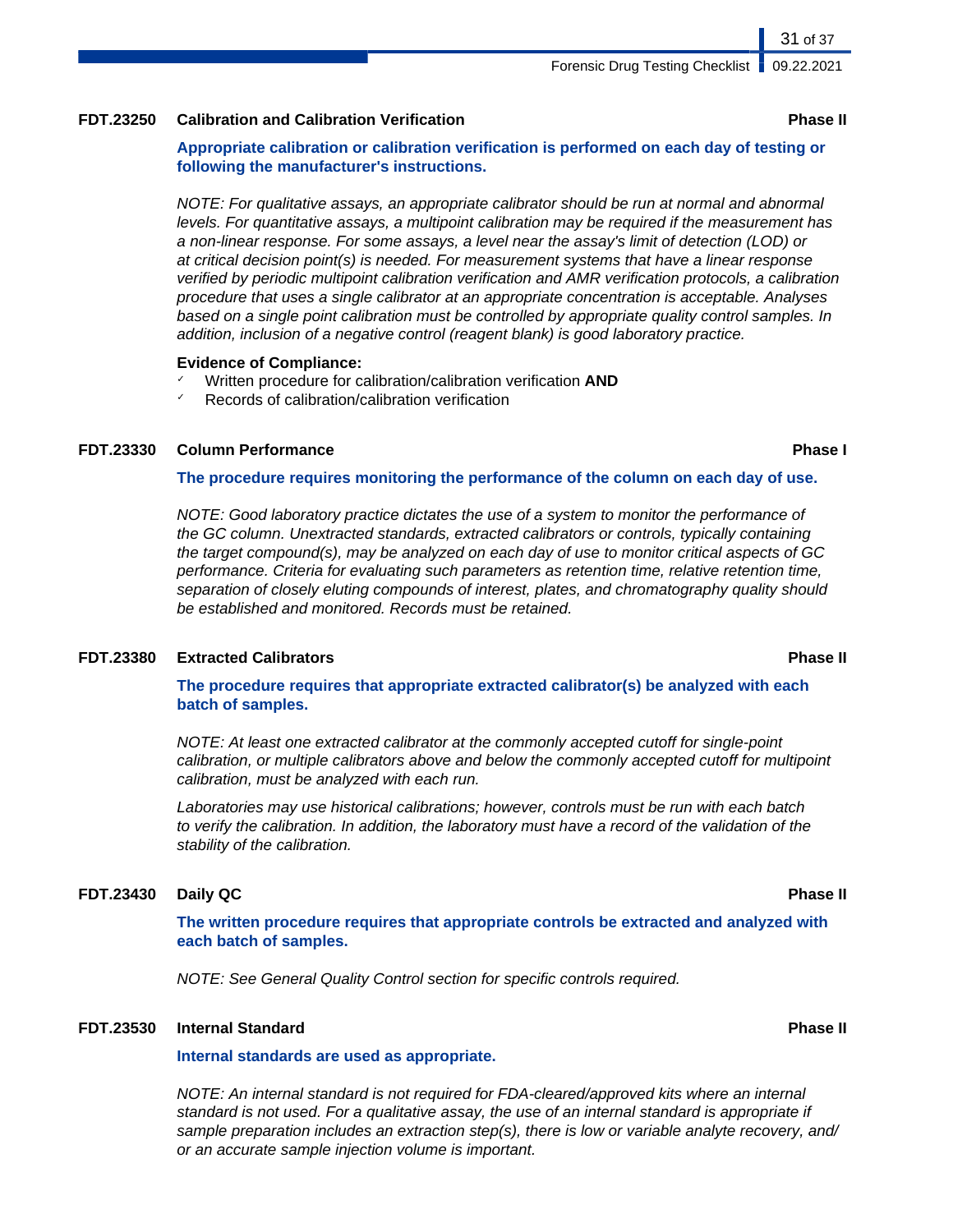Forensic Drug Testing Checklist | 09.22.2021

#### **Evidence of Compliance:**

- ✓ Written policy defining the use of the internal standard **OR**
- Written justification for not using an internal standard in assay

#### **FDT.23730 Test Records Phase II**

**There are records of daily evaluation of the performance of GC columns, auto-injectors, detectors, and maintenance such as septum changes, column clipping, flow rates, etc. including corrective action if performance does not meet requirements.**

#### **Evidence of Compliance:**

- ✓ Records of evaluation of instrument performance **AND**
- Records of instrument maintenance when performance exceeds defined limits

#### **FDT.23930 Gas Leakage Phase I**

**A written procedure specifies the checking of gas lines and connections for leaks every time tubing or a connection has been manipulated.**

#### **Evidence of Compliance:**

Records of gas line checks

#### **FDT.24130 GC Records Phase II**

**Specimen run order, chromatographic peak shape, and retention time for calibrators, controls and unknowns are recorded and maintained for review.**

#### **FDT.24230 Analytical Data Phase I**

**The analytical data are presented to permit scientific review by the analyst of the data for calibrators, controls and unknowns.**

#### **FDT.24330 Carryover Detection Phase II**

**There is a procedure for detection and evaluation of potential carryover.**

NOTE: No matter what type of injection is used, the procedure must address criteria for the evaluation of potential carryover from a preceding elevated (high concentration) sample to the following sample in each analytical batch analysis.

#### **Evidence of Compliance:**

- ✓ Written procedure defining carryover evaluation **AND**
- Records for reassessment of samples with potential carryover

#### **FDT.24380 Reinjection/Reanalysis Phase II**

**There is a written policy defining situations when reinjection or reanalysis are indicated.**

## **MASS SPECTROMETRY (MS)**

For requirements on inlet system coupled to the mass spectrometer, see the LC and GC sections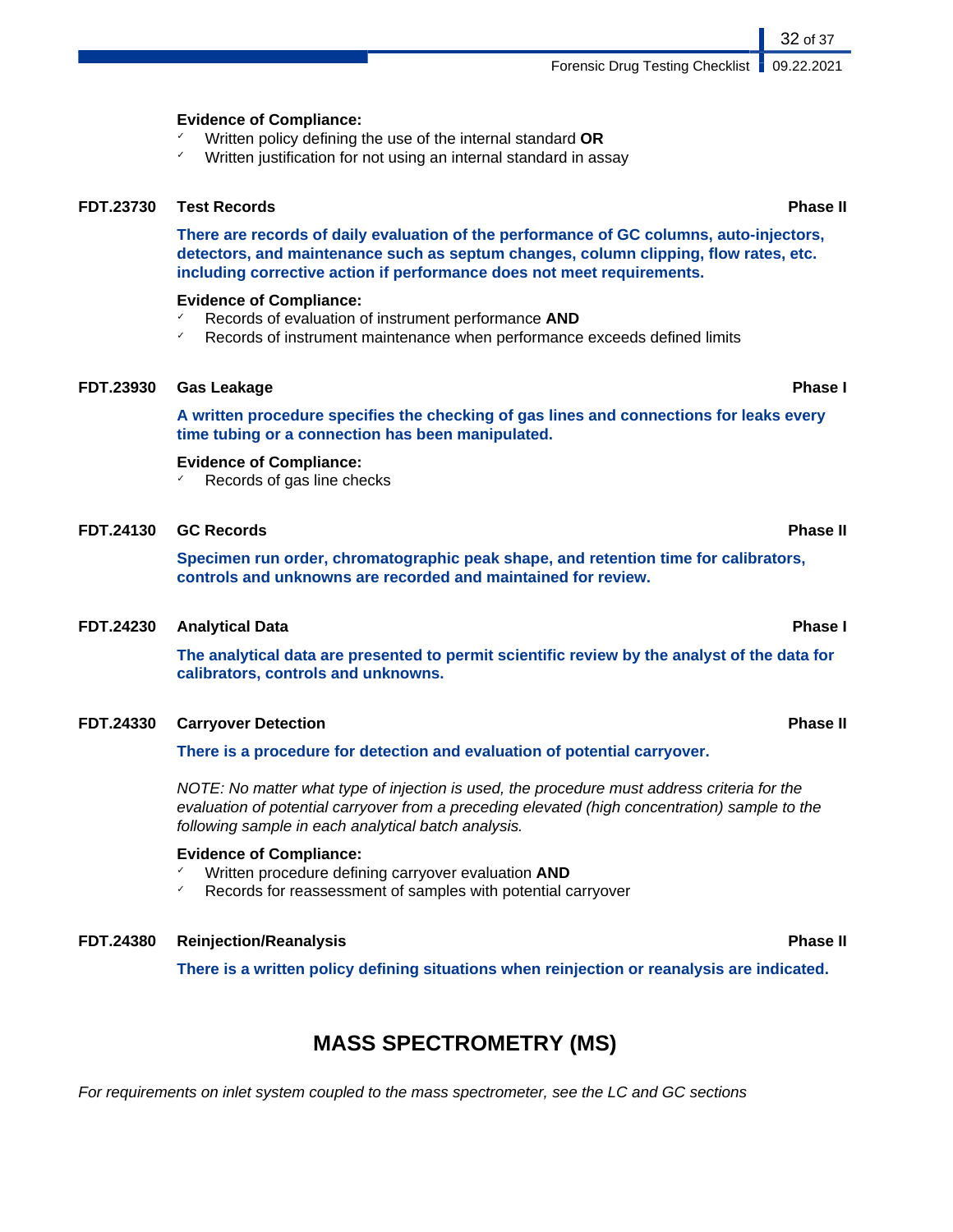# **READ** Sampling of MS policies and procedures Identification criteria compliance How does your laboratory identify possible ion-suppression? How does your laboratory ensure appropriate extracted calibrator(s) are analyzed? When are reinjection or reanalysis procedures required?

## **Inspector Instructions:**

#### **FDT.24430 Instrument Operation Phase II**

#### **There are written procedures for calibration and operation of MS equipment.**

#### **REFERENCES**

1) Clinical and Laboratory Standards Institute (CLSI). Gas Chromatography/Mass Spectrometry Confirmation of Drugs; Approved Guideline - Second Edition. CLSI Document C43-A2. (ISBN 1-56238-720-0). Clinical and Laboratory Standards Institute, 940 West Valley Road, Wayne, PA 19087-1898, USA, 2010.

#### **FDT.24530 Instrument Maintenance Phase II**

**The procedure requires that the mass spectrometer be maintained at intervals as defined by the manufacturer.**

#### **FDT.24630 Mass Spectrometer Tuning Phase II**

**The mass spectrometers are tuned each day of testing, or according to manufacturer's recommendations, and tune records are retained.**

NOTE: Acceptable tolerance limits for tune parameters must be defined, and tune records retained.

#### **FDT.24880 Extracted Calibrators Phase II**

**The procedure requires that appropriate extracted calibrator(s) be analyzed with each batch of samples.**

NOTE: At least one extracted calibrator at the commonly accepted cutoff for single-point calibration, or multiple calibrators above and below the commonly accepted cutoff for multipoint calibration, must be analyzed with each run.

#### **FDT.25130 Identification Criteria - Single Stage Mass Spectrometry Phase II**

**The identification criteria for single stage mass spectrometry (ie, GC/MS, LC/MS) are defined.**

NOTE: One acceptable criterion for compound identification by GC/MS using ion ratios is that the unknown result must have ion ratios within a prescribed acceptance or tolerance limit (eg, 20% of those of calibrators). This limit should be supported by either literature references (eg, CLSI C43-A2 for GC/MS) or through experimental means. Such ion ratio tolerance limits may differ based on the technique applied (eg, GC/MS versus LC/MS) as well as the analyte(s) being determined (eg, compounds with mainly ions of low abundance); thus, a defined limit to cover all

33 of 37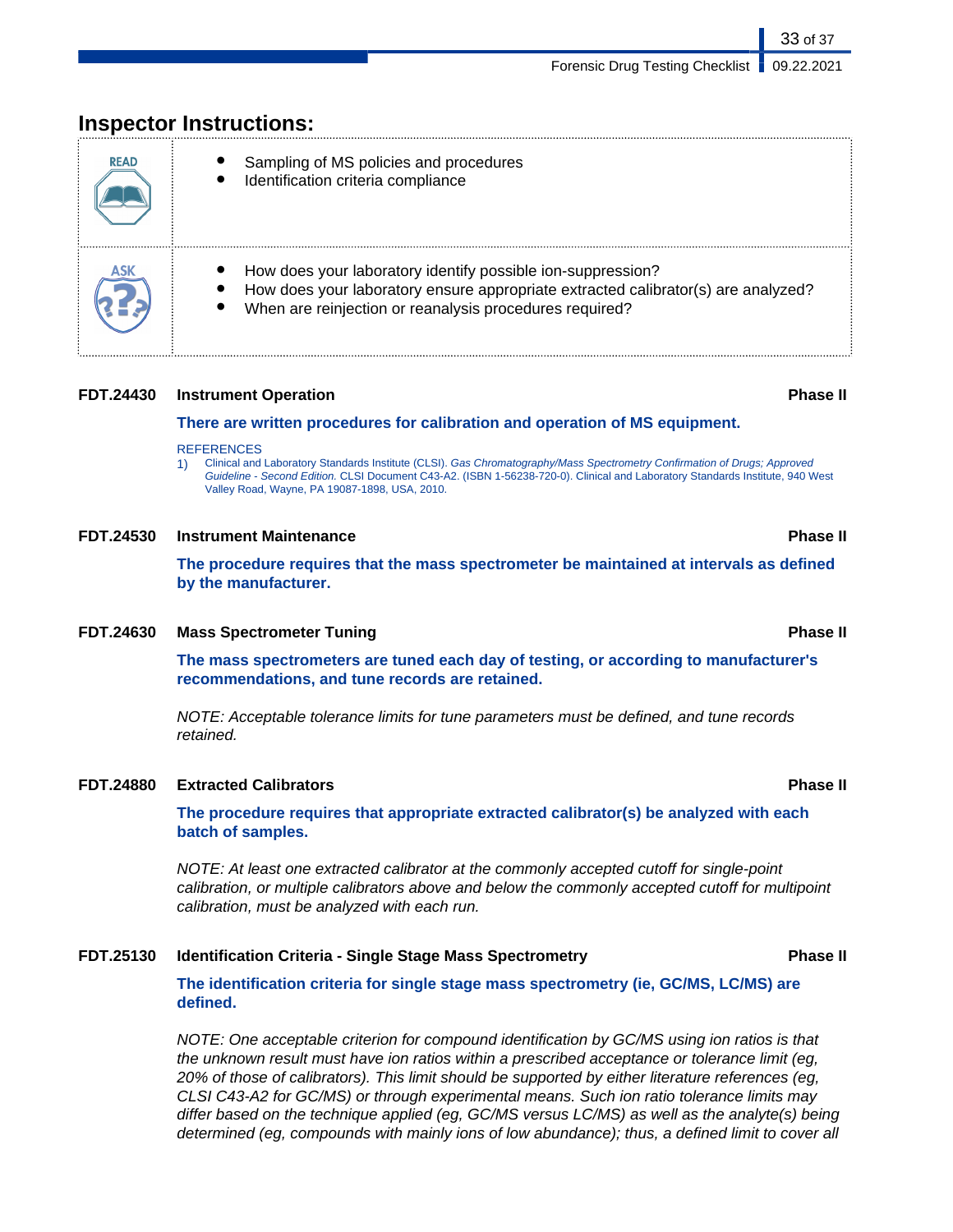methods and analytes cannot be given. In general, for LC/MS, ion ratios of 30% are practical and attainable.

Identification using ion ratios typically requires the use of at least two ion ratios. However, one ion ratio of two characteristic ions may be acceptable if there are only a few characteristic ratios AND if there are other identifying characteristics, eg, retention time. The internal standard's identification should be monitored with at least one ion ratio. If total ion spectra are collected, identification must be based on ion ratios determined from total spectra analysis, and should fulfill the same criteria as given above for ion ratio identification.

#### **Evidence of Compliance:**

QC and test records

**REFERENCES** 

- 1) Clinical and Laboratory Standards Institute (CLSI). Gas Chromatography/Mass Spectrometry Confirmation of Drugs; Approved Guideline - Second Edition. CLSI Document C43-A2. (ISBN 1-56238-720-0). Clinical and Laboratory Standards Institute, 940 West Valley Road, Wayne, PA 19087-1898, USA, 2010.
- 2) Official Journal of the European Communities. Commission Decision implementing Council Directive 96/23/EC concerning the performance of analytical methods and the interpretation of results (17.8.2002)

### **FDT.25180 Identification Criteria - Tandem Mass Spectrometry Phase II**

34 of 37

#### **The identification criteria for tandem mass spectrometry (MS/MS) are defined.**

NOTE: An acceptable tolerance criterion for compound identification using ion ratios is mandatory in addition to a defined number of ion ratios. Tolerance limits should accurately reflect the limitations of the method employed and should be supported by references from the literature or experimental data. Identification using selected reaction monitoring (SRM) typically requires the use of at least one ion ratio. Where only a single ion ratio is used, other assay characteristics should be considered to strengthen the identification, eg, retention time, control for interferences, etc. If enough ions of sufficient abundance exist, two or more ion ratios should be monitored. Identification is strengthened with a greater number of ion ratios. The internal standard's identification should be monitored with at least one ion ratio. For example, in GC/MS/ MS, the unknown result may have prescribed ion ratio tolerances within  $\pm$  25% of the extracted calibrator(s) (see CLSI C43-A2).

An alternative approach for GC/MS/MS and LC/MS/MS utilizes a criteria of ion-ratio data whereby tolerances for at least three ion ratios based on relative ion intensity (see table below) and a scoring system based on relative intensity of the product ions must be within prescribed limits (see 96/23/EC 17.8.2002 for details).

Importantly, other procedures may exist. Again, each laboratory should have a method in place that is generally accepted and validated by the laboratory.

| Relative intensity (% of base peak) | <b>Maximum Tolerance for MS-MS</b> |
|-------------------------------------|------------------------------------|
| $>50\%$                             | <b>20%</b>                         |
| >20-50%                             | 25%                                |
| $>10-20%$                           | 30%                                |
| 10%                                 | .50%                               |

#### **Evidence of Compliance:**

✓ QC and test records

**REFERENCES** 

1) Clinical and Laboratory Standards Institute (CLSI). Gas Chromatography/Mass Spectrometry Confirmation of Drugs; Approved Guideline - Second Edition. CLSI Document C43-A2. (ISBN 1-56238-720-0). Clinical and Laboratory Standards Institute, 940 West Valley Road, Wayne, PA 19087-1898, USA, 2010.

2) Official Journal of the European Communities. Commission Decision implementing Council Directive 96/23/EC concerning the performance of analytical methods and the interpretation of results (17.8.2002)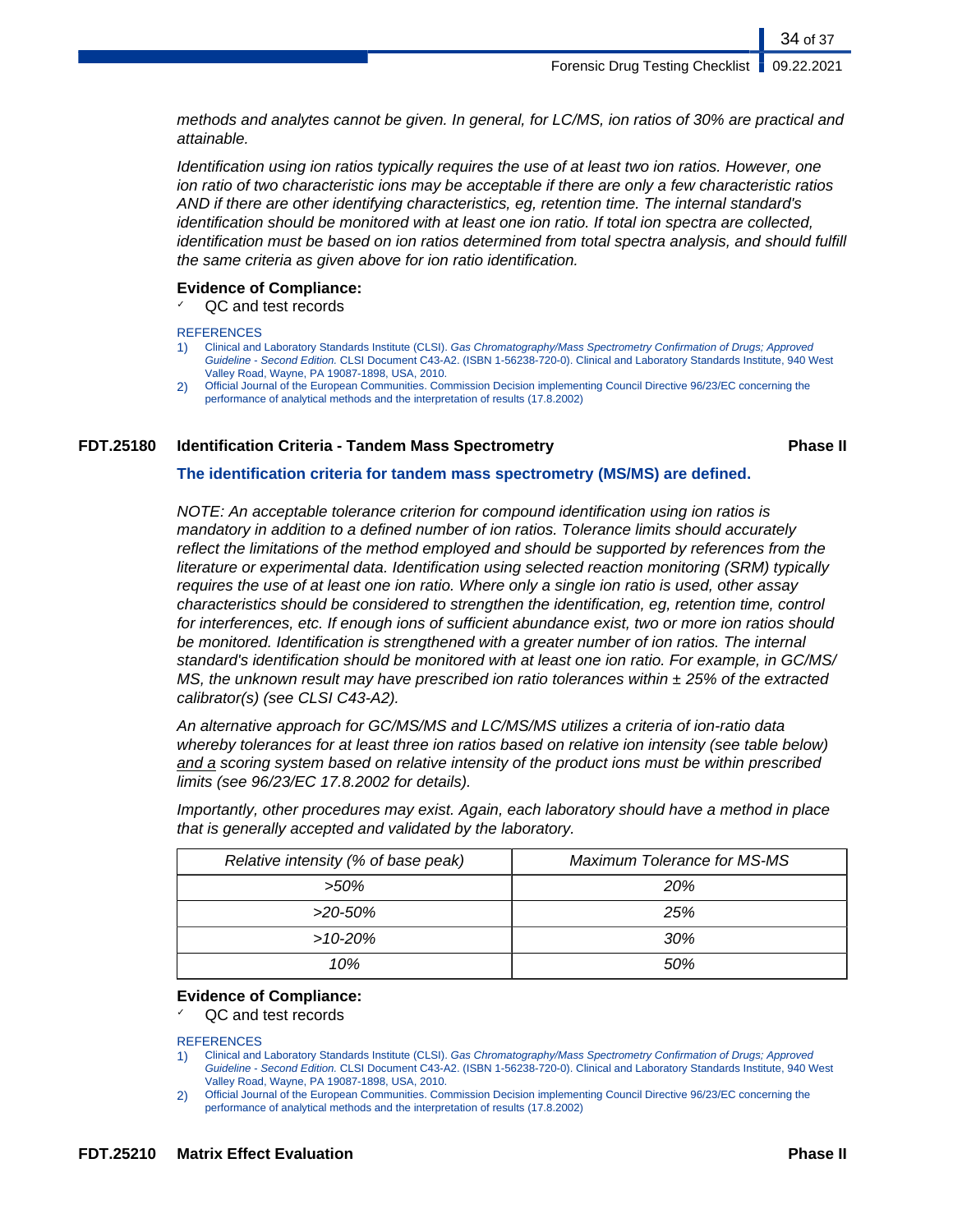35 of 37

### **The LC-MS assay procedure includes an evaluation for possible ion-suppression or enhancement in donor samples during routine testing.**

NOTE: Ion suppression (or less frequently, ion enhancement) is a recognized analytical anomaly in LC-MS assays. Such suppression can lead to false negative results or poor quantitative analyses (especially near assay limit of quantitation). While difficult to predict and observe from specimen to specimen, certain precautions should be used to try to recognize when ion suppression or enhancement occurs. Routine monitoring of the signal intensity of internal standard(s) is an effective way to recognize signal suppression/enhancement in a single patient sample, due to unexpected interfering components of the matrix. Internal standards to be used are those that cover the areas of the elution profile where matrix effects are most pronounced, and that the suitability of these internal standards has been determined (ie, with acceptance limits) during assay development and validation. Internal standard abundance acceptance criteria may be based on signal to noise ratio or may be compared to internal standard abundance in QC samples. As an example, for isotopically-labeled internal standards, if there is poor recovery of the internal standard, a signal to noise ratio greater than 3:1 should still suffice for acceptance of the specimen in question. If recovery of the isotopically-labeled internal standard is considered poor, then an alternate analysis should be considered, eg, the method of standard addition. For analogue-type internal standards, internal standard recovery may be used as a guide for identification of ion suppression/enhancement, although another option, such as the method of standard addition, would be a reasonable alternative. It should be noted that even isotopicallylabeled internal standards do not always readily identify ion suppression or enhancement.

#### **Evidence of Compliance:**

✓ Written procedure requiring monitoring of internal standards **OR** records for alternative methods used

#### **REFERENCES**

- 1) Annesley, T.M. Ion Suppression in Mass Spectrometry. Clin. Chem., 49, pp. 1041-1044 (2003)
- 2) Krull, I. and Swartz, M. Quantitation in Method Validation. LC-GC, 16, pp. 1084-1090 (1998)
- 3) Scientific Working Group for Forensic Toxicology (SWGTOX). Standard Practices for Method Validation in Forensic Toxicology. J Anal Tox 2013;37:452-474

### **FDT.25280 Reinjection/Reanalysis Phase II**

**There is a written policy defining situations when reinjection or reanalysis is required.**

# **PERSONNEL**

The laboratory should be staffed by appropriately qualified and trained personnel under the guidance of the laboratory director. Records of the qualifications and training must be kept and be available for review. Minimum personnel qualifications for analytical testing in the FDT laboratory should be equivalent to those required under CLIA guidelines.

The laboratory should have an organizational chart, personnel policies, and job descriptions that define qualifications and duties for all positions. Personnel files should contain qualifications and continuing education records for each employee.

Ideally, these files should be located in the laboratory. However, they may be kept in the personnel office or health clinic if the laboratory has ready access to them (ie, easily available to the inspector).

Please consult the Laboratory General Checklist for additional details relating to personnel that are not covered in this FDT Checklist.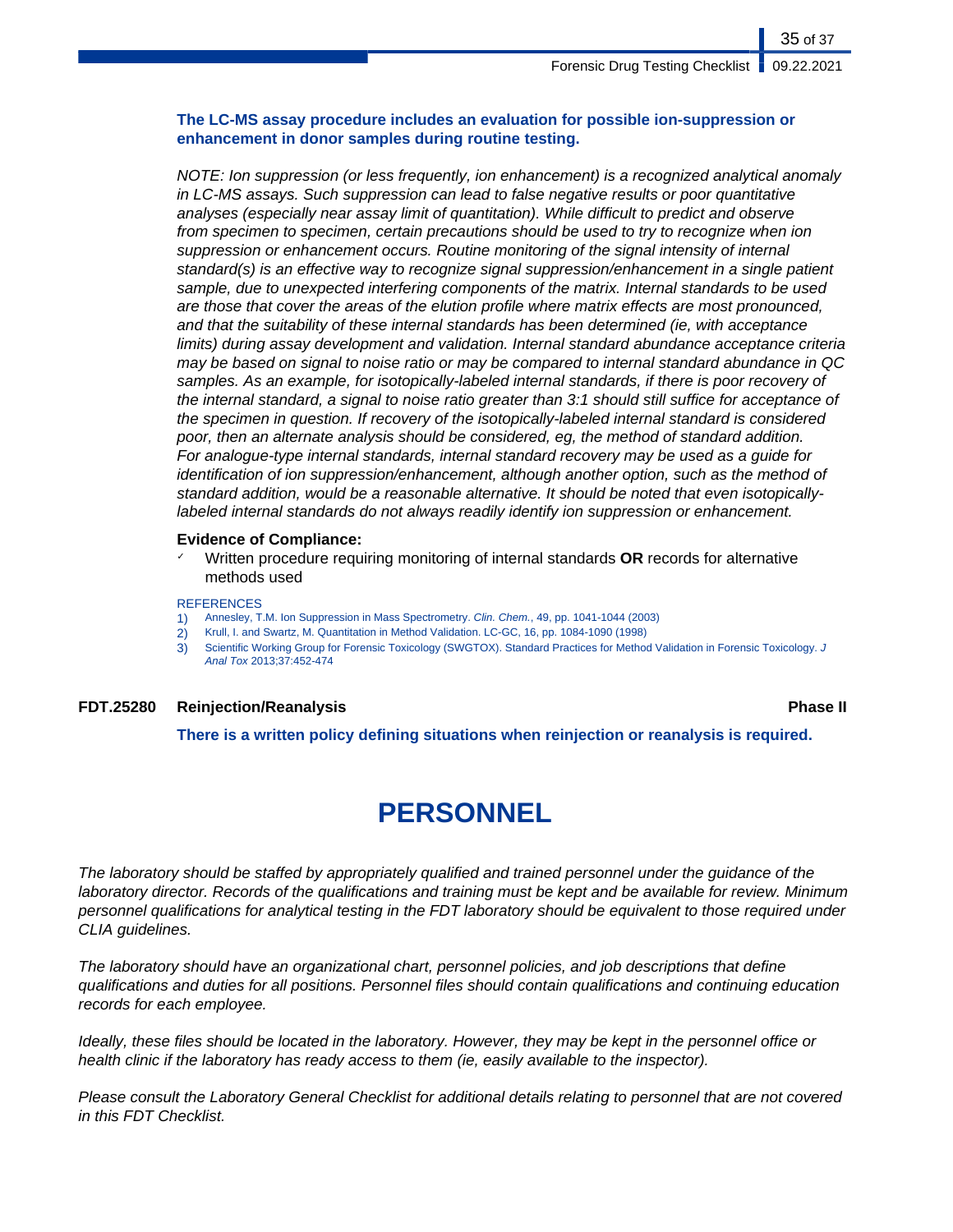## **LABORATORY DIRECTOR**

## **Inspector Instructions:**

| <b>READ</b>    | Records of laboratory director education and experience                                                 |
|----------------|---------------------------------------------------------------------------------------------------------|
| <b>OBSERVE</b> | Interaction of laboratory director with laboratory supervisory personnel and laboratory<br>staff        |
|                | How does your laboratory choose the individual(s) who perform certifying scientist<br>responsibilities? |

### **FDT.26830 Laboratory Director Qualifications Phase II**

**The laboratory director meets at least one of the following qualifications.**

- **1. MD certified in clinical and/or forensic pathology with at least two years' experience in analytic toxicology**
- **2. PhD in a chemical and/or biological discipline with at least two years' experience in analytic toxicology**
- **3. Scientific director of a CAP FDT accredited laboratory on January 1, 1997 or before**

NOTE: The experience requirement is deemed to be satisfied if the individual is board certified by the American Board of Forensic Toxicology or the American Board of Clinical Chemistry in Toxicological Chemistry.

#### **Evidence of Compliance:**

✓ Records of qualifications including degree or transcript, certification/registration, current license (if required) and work history in related field

#### **FDT.27030 Laboratory Director Experience Phase II**

**The laboratory director has appropriate experience in forensic applications of analytical toxicology, such as in-court testimony, attendance at relevant continuing education programs, research, and publications in analytical toxicology.**

#### **Evidence of Compliance:**

Records of qualifications including degree or transcript, certification/registration, current license (if required) and work history in related field

### **FDT.27230 Laboratory Director Consultations Phase II**

**The laboratory director is available for consultation concerning interpretation of results.**